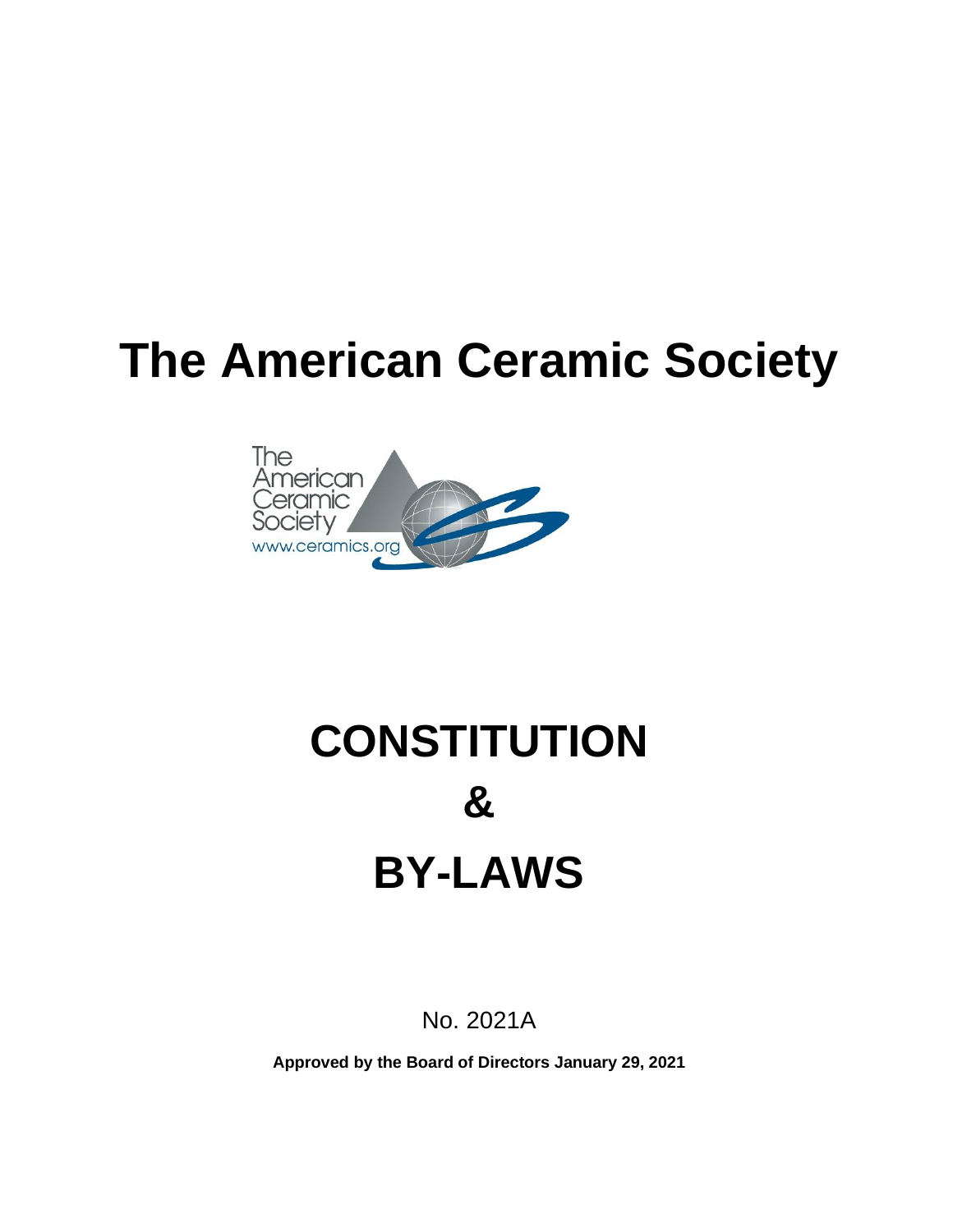|        | <b>Topic</b>                                                   | <b>Constitution</b> | By-Laws |
|--------|----------------------------------------------------------------|---------------------|---------|
|        |                                                                | Page                | Page    |
|        | Articles of Incorporation                                      | 3                   |         |
| I.     | Name                                                           | 4                   |         |
| Ш.     | Purpose                                                        | 4                   |         |
| III.   | Membership                                                     | 4                   | 4       |
| IV.    | <b>Officers</b>                                                | 5                   | 5       |
| V.     | Government                                                     | 6                   | 6       |
| VI.    | Nominations and Elections                                      | 7                   | 8       |
| VII.   | Meetings                                                       | 9                   | 9       |
| VIII.  | Dues and Fees                                                  | 9                   | 10      |
| IX.    | Classes                                                        | 10                  | 10      |
| X.     | <b>Divisions</b>                                               | 10                  | 11      |
| XI.    | Sections                                                       | 12                  | 12      |
| XII.   | <b>International Chapters</b>                                  | 13                  | 13      |
| XIII.  | <b>Student Branches/Chapters</b>                               | 13                  | 14      |
| XIV.   | Committees                                                     |                     |         |
|        | <b>Committees in General</b><br>1.                             | 14                  | 14      |
|        | 2.<br>Committees Reporting to the Board of Directors           |                     | 15      |
|        | 3.<br><b>Executive Committee</b>                               |                     | 16      |
|        | A. Sub-Committee: Past Presidents' Council                     |                     | 16      |
|        | <b>Nominating Committee</b><br>4.                              |                     | 16      |
|        | 5.<br><b>Committee on Publications</b>                         |                     | 16      |
|        | A. Sub-Committee on Book Publishing                            |                     | 16      |
|        | Sub-Committee: Bulletin Editorial Advisory Board<br>B.         |                     | 17      |
|        | Committee on Meetings<br>6.                                    |                     | 17      |
|        | 7.<br><b>Committee on Member Services</b>                      |                     | 17      |
|        | Sub-Committee on Diversity and Inclusion<br>А.                 |                     | 18      |
|        | <b>Self-Directed Committees</b><br>8.                          |                     | 18      |
|        | Committee on SOCIETY Awards<br>9.                              |                     | 18      |
|        | 10. Committee on Finance                                       |                     | 19      |
|        | 11. Committee on Strategic Planning for Emerging Opportunities |                     | 19      |
| XV.    | By-Laws                                                        | 20                  | 20      |
| XVI.   | Amendments                                                     | 19                  |         |
| XVII.  | <b>Foundations</b>                                             | 19                  | 20      |
| XVIII. | Subsidiaries                                                   | 21                  | 21      |

**Bold type indicates Constitution Articles;** *Italic type indicates By-Law Articles*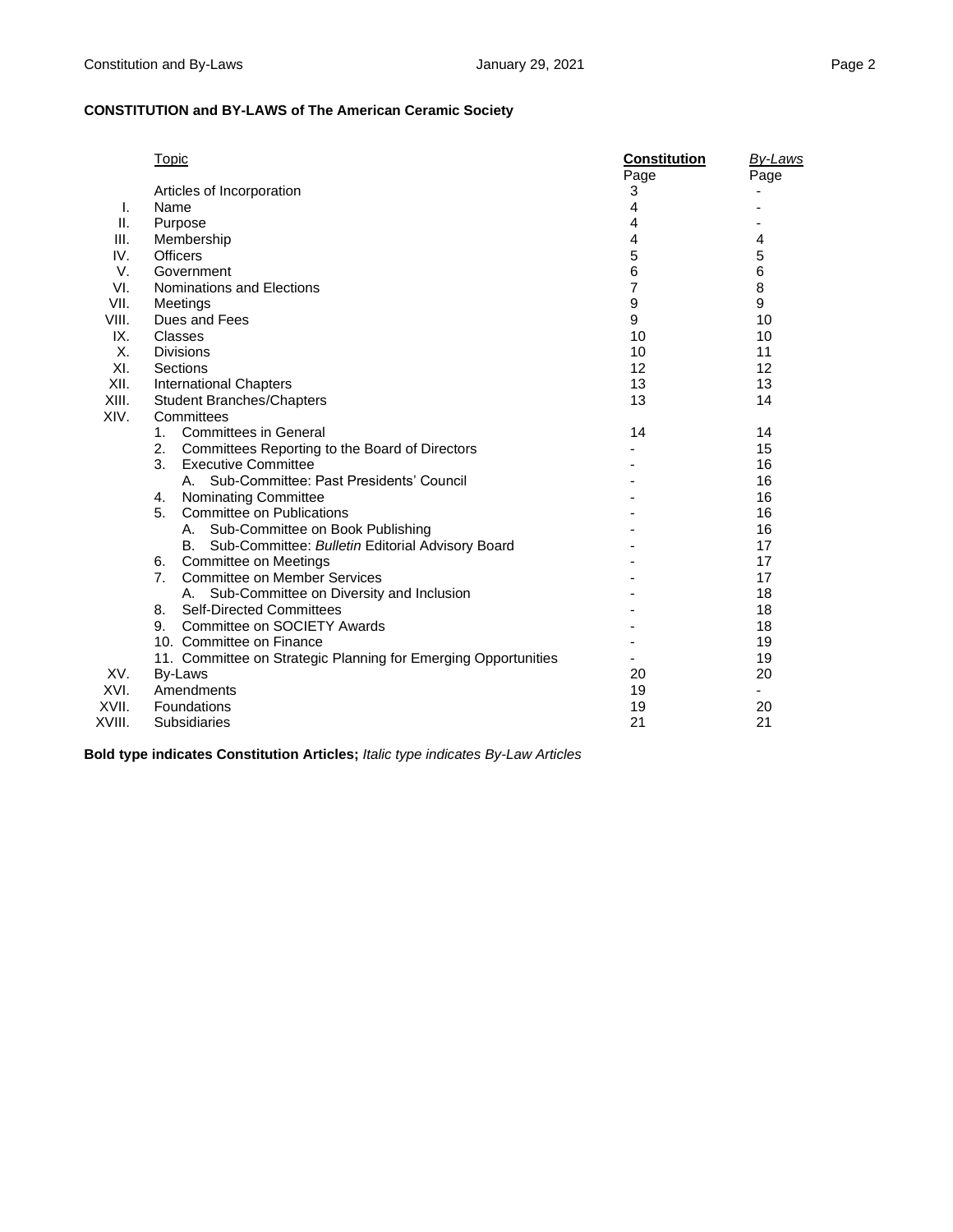#### **CERTIFICATE OF AMENDED AND RESTATED ARTICLES OF INCORPORATION OF THE AMERICAN CERAMIC SOCIETY**

James W. McCauley, President, and W. Paul Holbrook, Secretary, of The American Ceramic Society, an Ohio corporation with its principal office located in Westerville, Franklin County, Ohio, do hereby certify that a meeting of the voting members of said Corporation was duly called and held on May 5, 1998, at which meeting a quorum of such members was present, and that by the affirmative vote of a majority of the members in attendance at such meeting, the following resolution was adopted:

RESOLVED, that the following Amended and Restated Articles of Incorporation and hereby adopted to supersede and take the place of the existing Articles of Incorporation and all amendments thereto:

FIRST: The name of the corporation shall be The American Ceramic Society (hereinafter referred to as the "Society").

SECOND: The principal office of the Society is located in Westerville, Franklin County, Ohio.

THIRD: The Society shall be operated as an organization described in section 501 (c) (3) of the Internal Revenue Code of 1996 (the "Code") (or the corresponding provision of any future United States Internal Revenue law) exclusively for charitable, educational and scientific purposes, and shall include among its purposes the promotion of the arts and sciences connected with ceramics by means of meetings for the reading and discussion of professional papers and for the publication of professional literature. In carrying out its purposes, the Society shall have all powers which may be conferred on a non-profit corporation under the laws of the State of Ohio.

FOURTH: No part of the net earnings of the Society shall inure to the benefit of or be distributed to its members, Directors, officers or other private persons, except that the Society shall be authorized and empowered to pay reasonable compensation for services rendered and to make payments and distributions in furtherance of the purposes set forth in Article THIRD hereof. No loan shall be made by the Society to its Directors or officers. No substantial part of the activities of the Society shall be the carrying on of propaganda, or otherwise attempting to influence legislation, except that the Society may make the election provided for in section 501(h) of the Code (or the corresponding provision of any future United States Internal Revenue law) with respect to influencing legislation and only if it so elects, may make lobbying or grassroots expenditures that do not normally exceed the ceiling amounts prescribed by Code section 501 (h) (2) (B) and (D) (or the corresponding provision of any future United States Internal Revenue law); and the Society shall not participate in, or intervene in (including the publication or distribution of statements), any political campaign on behalf of or against any candidate for public office. Notwithstanding any other provision of these Articles, the Society shall not carry on any activities not permitted to be carried on by a corporation exempt from federal income tax under section 501 (c) (3) of the Code (or the corresponding provision of any future United States Internal Revenue law).

FIFTH: Except as otherwise provided herein, every person who is or has been a Director or officer of the Society is hereby indemnified by the Society against expenses and liabilities actually and necessarily incurred by the person in connection with the defense of either i) any action suit, or proceeding to which the person may be a party defendant, or ii) any claim of liability asserted against the person by reason of the person's being or having been a Director or officer of the Society, provided that the person acted in good faith and in a manner the person reasonably believed to be in or not opposed to the best interest of the Society. Without limitation, the term "expenses" includes any amount paid or agreed to be paid in satisfaction of a judgment or in settlement of a judgment or claim of liability. The Society does not, however, indemnify any Director or officer in respect to any matter to which the Director or officer shall be finally adjudged liable for misconduct in the performance of the Director's or officer's duties as such Director or officer, nor, in the case of a settlement, unless such settlement shall be found to be in the interests of the Society by i) the court having jurisdiction of the action, suit or proceedings against such Director or officer or of a suit involving the Director's or officer's right to indemnification, or ii) a majority of the Directors of the Society then in office other than those involved in such matter (whether or not such majority constitutes a quorum). The foregoing right of indemnification shall be in addition to all rights to which any Director or officer may be entitled as a matter of law, and shall be interpreted so as to be consistent with the provisions of Ohio Revised Code section 1702.12, as the same may be amended or replaced.

SIXTH: Upon the dissolution of the Society, the Board of Directors shall, after paying or making provision for the payment of all of the liabilities of the Society, convey all the assets of the Society to any successor tax-exempt entity under section 501 (c) (3) of the Code (or the corresponding provision of any future United States Internal Revenue law) having educational, scientific and charitable purposes similar to those of the Society, and if there be no such successor, then to a taxexempt entity under section 501 (c ) (3) of the Code (or corresponding provision of any future United States Internal Revenue law) designated by the members of the Society at the time of dissolution and, in default of such designation, to a tax-exempt entity under section 501 (c) (3) of the Code (or the corresponding provision of any Untied States Internal Revenue law) designated by a majority of the members of the Board of Directors. Any assets of the Society not so disposed of shall be disposed of by the Court of Common Pleas of Franklin County, Ohio solely to such organization or organizations that are organized and operated exclusively for purposes described in section 501 (c) (3) of the Code (or the corresponding provision of any future United States Revenue law), as said court shall determine.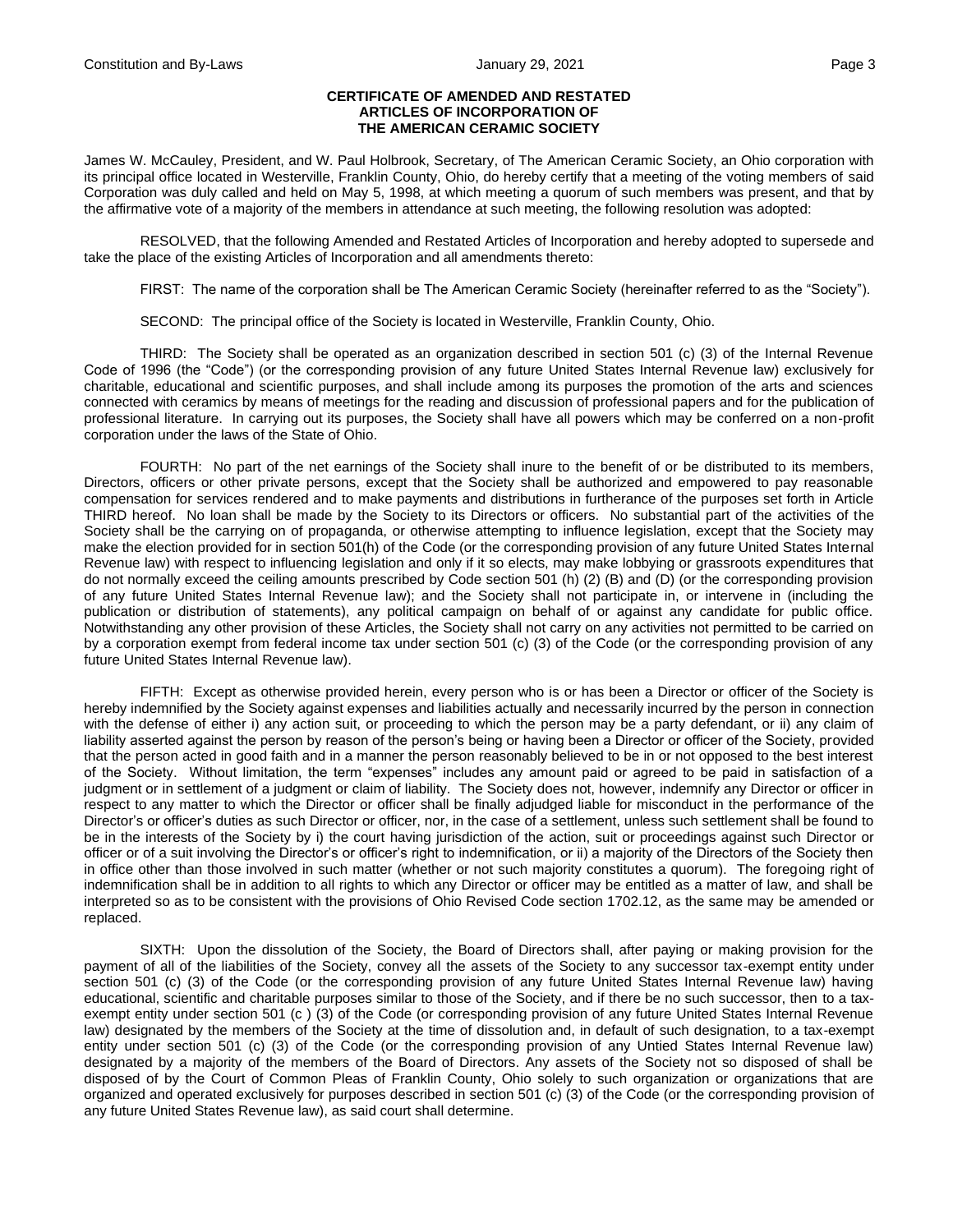**Constitution of The American Ceramic Society**

(Incorporated under the laws of Ohio, 1905 and amended in 1998) (With By-Laws grouped together by Subject)

# **CONSTITUTION ARTICLE I. NAME**

**1. The name of this corporation shall be THE AMERICAN CERAMIC SOCIETY, with principal office located in the State of Ohio.**

## **CONSTITUTION ARTICLE II. PURPOSE**

**1. The purpose for which said corporation, hereinafter referred to as the SOCIETY, is formed is to promote the arts and sciences connected with ceramics by means of meetings for the reading and discussion of professional papers, for the publication of professional literature and by such other activities as are authorized by the Charter of this corporation.**

## **CONSTITUTION ARTICLE III. MEMBERSHIP**

- **1. The membership of the SOCIETY shall consist of:**
	- **a. Persons who subscribe to the purpose of the SOCIETY, who are interested in the ceramic arts and sciences, who are elected to membership as provided in the By-Laws of the SOCIETY and who pay the required dues of membership.**
	- **b. Persons, firms or corporations who promote the objectives of the SOCIETY, who are elected to membership as provided in the By-Laws of the SOCIETY and who pay the required annual dues and fees of membership.**
- **2. The voting membership of the SOCIETY shall consist of the following grades:**
	- **a. Distinguished Life Members**
	- **b. Fellows**
	- **c. Members**
	- **d. Emeritus Fellows and Members**
	- **e. Senior Fellows and Members**
	- **f. Associate Members**
	- **g. Corporate Members**
- **3. Requirements for the various grades of membership together with the modes of election and privileges shall be provided in the By-Laws of the SOCIETY.**
- **4. The privilege of holding office in the SOCIETY, in its Divisions, its Classes or its Sections shall apply to all categories of voting membership.**
- **5. The Board of Directors may institute non-voting grades of membership as defined in the By-Laws.**

#### **BY-LAWS ARTICLE BIII. MEMBERSHIP**

- *1. The qualifications for and the method of election of applicants to the several grades of membership shall be as follows:*
	- *a. Distinguished Life Members shall be current members of the SOCIETY of professional eminence who, because of their achievements in the ceramic arts or sciences in the ceramic engineering profession or their service to the Society, are elected to such membership by the Board of Directors. They shall have all privileges granted their respective former grades of membership, and shall be exempt from the payment of SOCIETY annual dues and meeting registration fees. They shall receive the periodical publications of the SOCIETY without charge. The process for the election to Distinguished Life Members will be managed by the SOCIETY Awards Committee.*
	- *b. Fellows shall be persons of good reputation who have reached their 35th birthday and who shall have been Members of the SOCIETY at least five years continuously at the established nomination deadline* date when nominated. They shall prove qualified for elevation to the grade of Fellow by reason of *outstanding contributions to the ceramic arts or sciences; through broad and productive scholarship in ceramic science and technology, by conspicuous achievement in ceramic industry, or by outstanding service to the SOCIETY.*
		- *i) Election shall be from among those recommended by the Panel of Fellows by a two-thirds vote of the Board of Directors.*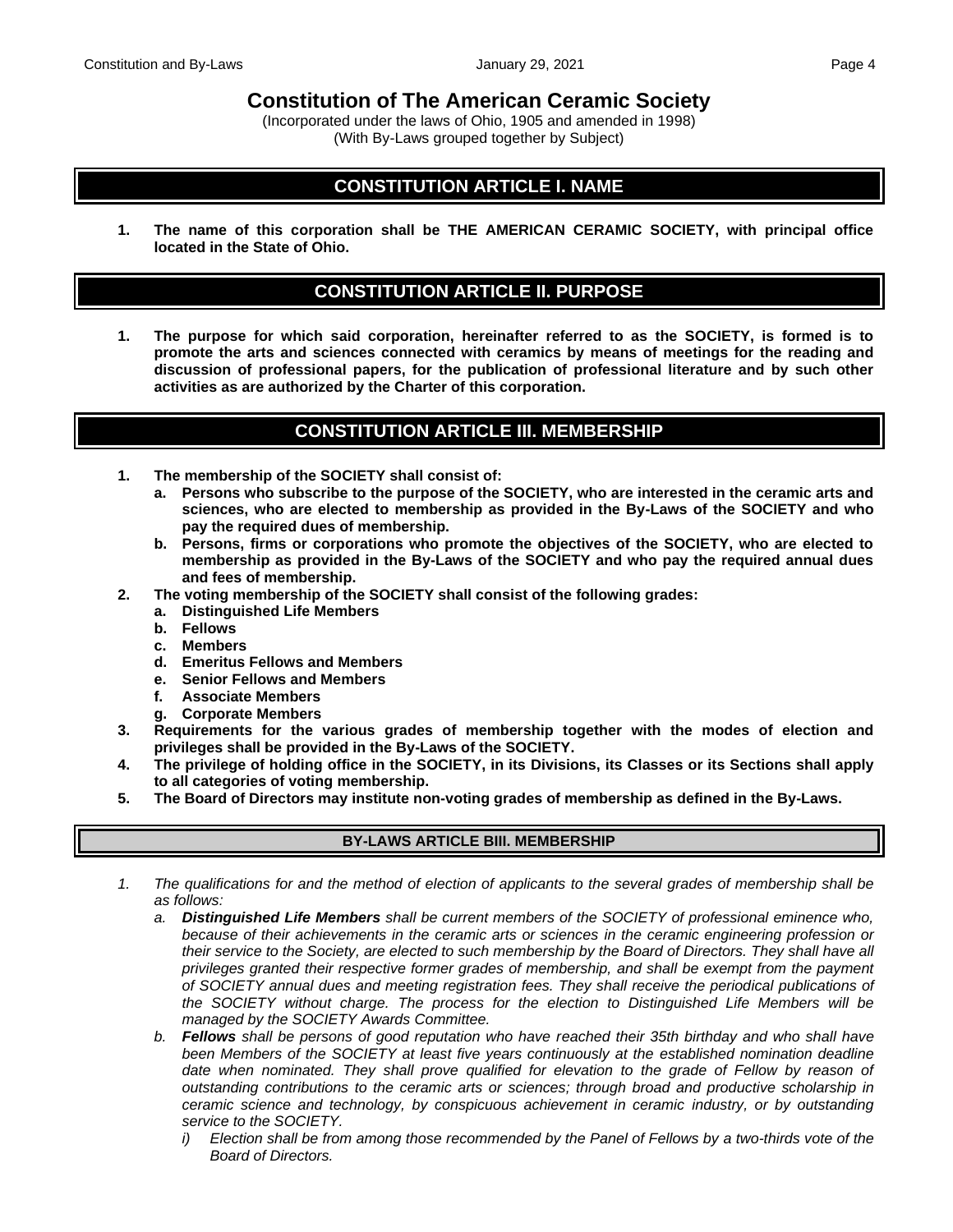- *ii*) Nominations for elevation to the grade of Fellow shall be made in accordance with the Procedures *and the process for the elevation to Fellow will be managed by the SOCIETY Awards Committee.*
- *c. Persons who are interested in the ceramic arts and sciences, may apply for the grade of Member.*
- *d***.** *The grade of Subsidiary Division Membership shall be granted by specific authorization of the Board of Directors to members of a SOCIETY Subsidiary whose interests follow those of a SOCIETY Division and who would not otherwise be able to or choose to pay the regular member dues to affiliate with a Division. The dues rate and member benefits for each group shall be set by action of the Board of Directors.*
- *e. Fellows and Members who are 65 years of age and have held continuous membership in the SOCIETY for at least thirty-five years, shall automatically become Emeritus Fellows and Emeritus Members, respectively. They shall be transferred on the first day of January in the year following that in which both qualifications are met. They shall have all the privileges granted their respective former grades of membership, but shall be exempt from the payment of SOCIETY annual dues and shall pay reduced registration fees at SOCIETY meetings. Emeritus Members shall be eligible to elevation to the grade of Emeritus Fellow, if they meet the requirements, by the procedure set forth in the Constitution, By-Laws and Procedures of the SOCIETY for the election and elevation of Fellow.*
- *f. Fellows and Members who are 60 years of age, are retired from active employment, and who have been members of the SOCIETY continuously for the previous five years may apply to the Executive Director for transfer to the status of Senior Fellow or Senior Member. Senior Members shall be eligible to elevation to the grade of Senior Fellow, if they meet the requirements, by the procedure set forth in the Constitution, By-Laws and Procedures of the SOCIETY for the election and elevation of Fellow. They shall have all the privileges granted their former grades of membership, but shall pay a reduced rate of SOCIETY annual dues and meeting registration fees.*
- *g. Persons who do not qualify for the grade of Student Member, have never been an Associate Member or Regular Member, and are interested in the ceramic arts and sciences, may apply for the grade of Associate Member. Such Associate Membership shall be available to any individual for no more than two years.*
- *h. Firms or corporations who promote the objectives of the SOCIETY may make application for election to the grade of Corporate Member/Partner. The Executive Director may approve the application without reference to the Board of Directors. The application shall specify individual representatives to exercise all franchise privileges granted to this grade of membership under the Constitution, By-Laws and Procedures of the SOCIETY, its Classes and its Divisions. The said representatives shall be known as voters of a Corporate Member/Partner and shall enjoy all the privileges of a Member of the SOCIETY.*
- *i. Persons who are active graduate students and engaged in research in ceramic and glass science and engineering and/or materials science and engineering, may apply for the grade of Global Graduate Researcher Network Member. Such Global Graduate Researcher Network Membership shall be available to any qualified individual until the completion of graduate studies. Global Graduate Researcher Network Members shall enjoy all the privileges of a Member of the SOCIETY (except they will have electronic only access to the Bulletin) but shall pay a reduced rate of SOCIETY annual dues and meeting registration fees.*

# **CONSTITUTION ARTICLE IV. OFFICERS**

- **1. The officers of the SOCIETY shall be a President, a President-Elect, an immediate Past President, a Treasurer and a Secretary.**
- **2. The term of office of the President shall be one year. The term of office of the Treasurer shall be two years.**
- **3. The Board of Directors shall appoint an Executive Director to serve for a period of two years. The Executive Director shall be Secretary of the SOCIETY.**
- **4. The duties of the officers shall be defined in the By-Laws.**

#### **BY-LAWS ARTICLE BIV. OFFICERS**

- *1. The one-year term of office of the President shall begin and end at the close of Annual Meetings. The twoyear term of office of the Treasurer shall begin and end at the close of Annual Meetings. The term for the Executive Director/Secretary shall be defined in their employment contract approved by the Board of Directors.*
- *2. The President shall have general supervision of the affairs of the SOCIETY, subject to the control and direction of the Board of Directors. The President shall serve as chair of the Board of Directors and of the Executive Committee of the Board of Directors and serves as a member of the Finance Committee.*
- *3. The President-Elect shall preside at meetings if the President is unavailable, will serve as a member of the Finance Committee, and will serve as Chair of the Strategic Planning for Emerging Opportunities Committee. The President-Elect shall appoint a Parliamentarian (when needed), subject to approval by the Board of*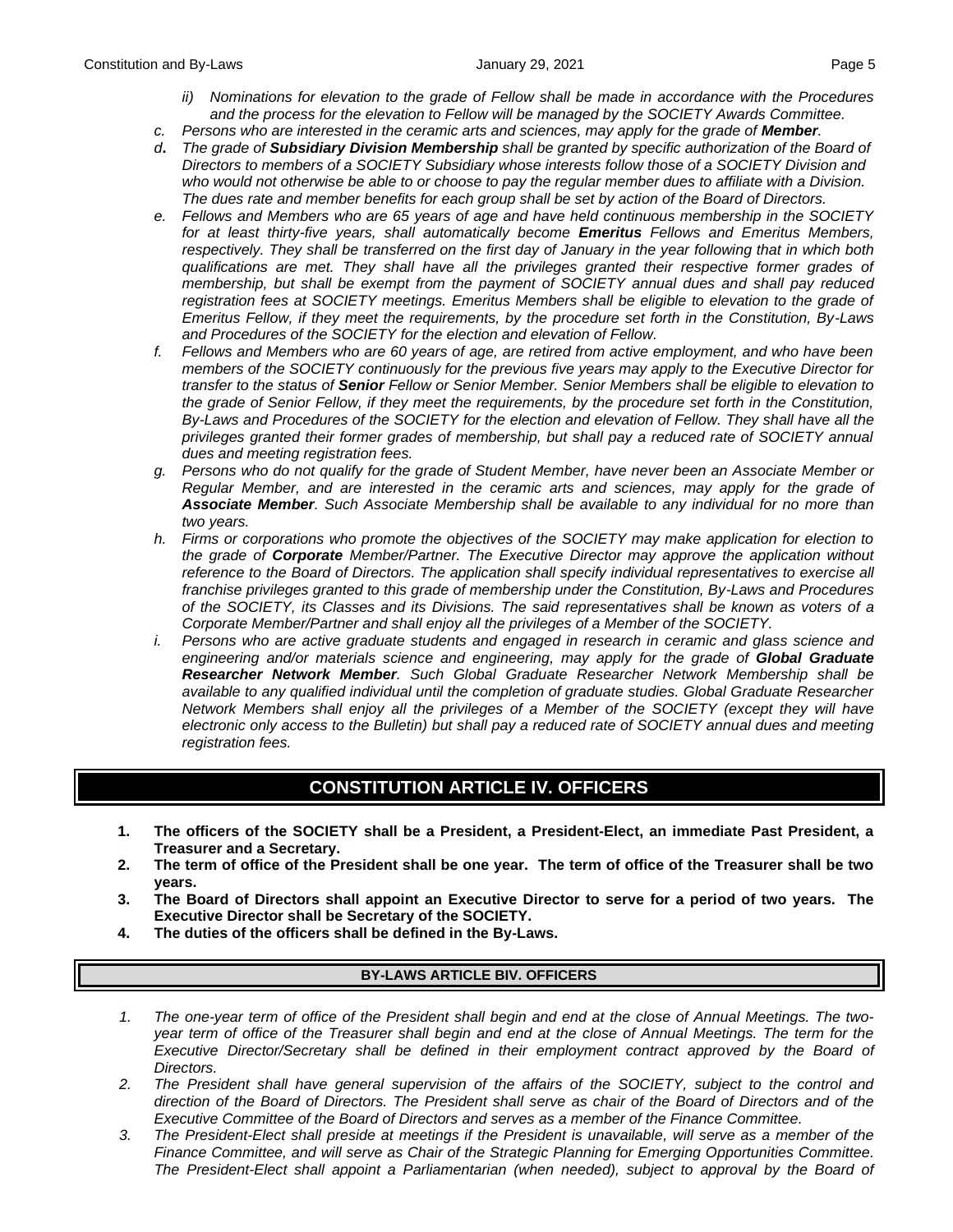*Directors and will appoint members and chairs of Standing Committees for terms to commence when they take office as President, subject to approval by the Board of Directors.*

- *4. The Past President shall serve as Chair of the Nominating Committee and will conduct special investigations as assigned by the President.*
- *5. The Treasurer shall serve as chair of the Finance Committee as defined in By-Laws Article BXIV.2.H and Treasurer of the Foundation as defined in By-Laws Article BXVII.2.A.1.b.*
- *6. Through the President, the Executive Committee shall be responsible for setting the annual performance goals and objectives for the Executive Director. The goals and objectives shall be consistent with and in support of the Strategic Plan. Annually, the Executive Committee shall review the Executive Director's performance in relation to the performance goals and objectives, and establish performance goals and objectives for the next year. The Executive Committee is responsible for establishing the Executive Director's salary based on the performance review.*
- *7. The President shall report the results of the annual performance review of the Executive Director to the Board of Directors at the Board's next regularly scheduled meeting after the performance review. At that meeting, the Board of Directors shall approve the Executive Director's salary as recommended by the Executive Committee.*

# **CONSTITUTION ARTICLE V. GOVERNMENT**

- **1. The government of the SOCIETY shall be carried out in accordance with its Charter and Constitution. By-Laws and Rules consistent with the Charter and Constitution may be established by the Board of Directors for carrying on the work of the SOCIETY.**
- **2. The government of the SOCIETY shall be vested in a Board of Directors, consisting of the President of the SOCIETY, who shall be chair, the President-Elect, the Treasurer, the immediate past President, Directors elected by the SOCIETY membership, and the Executive Director, who shall be a non-voting member. The Board of Directors shall meet at least two times per year.**
- **3. The term of office of the Directors shall be three years.**
- **4. The Board of Directors shall have sole and exclusive power:**
	- **a. To incur debt in the name of the SOCIETY.**
	- **b. To resolve questions of jurisdiction arising among the various Classes, Divisions, Sections, Student Branches, committees and other subdivisions of the SOCIETY.**
	- **c. To determine and fix the dues and fees of members of the SOCIETY, except that Distinguished Life Members and Honorary Members shall at all times be exempt from dues and fees.**
	- **d. To authorize and provide for all publications of the SOCIETY.**
	- **e. To determine and set subscription and sales prices of publications of the SOCIETY.**
	- **f. To expel members from the SOCIETY.**
	- **g. To appoint standing committees of the SOCIETY.**
	- **h. To establish awards.**
	- **i. To appoint an Editor of the publications of the SOCIETY, upon recommendation of the Publisher following consultation with the Committee on Publications. The Editor shall be responsible to the Publisher and shall serve for a term of two years subject to reappointment.**
- **5. The Board of Directors shall be responsible:**
	- **a. For the financial affairs of the SOCIETY and shall arrange for annual audits or reviews of the accounts of the SOCIETY.**
	- **b. For audits to be made by certified public accountants and reported to the Annual Meeting of the SOCIETY.**
- **6. a. The Executive Committee shall be comprised of the President, the President-Elect, the Immediate Past President, the Treasurer, and the Executive Director (who shall be a non-voting member) of the SOCIETY.**
	- **b. The Executive Committee shall have such powers as are delegated to it by the Board of Directors, which powers shall be exercised during periods between meetings of the Board of Directors.**
	- **c. The President of the SOCIETY shall be chair of the Executive Committee, which shall meet at least four times a year.**

#### **BY-LAWS ARTICLE BV. GOVERNMENT**

- *1. In addition to the Officers defined in Constitution Article IV, the Board of Directors shall consist of nine members, each serving a three-year term on a staggered basis.*
- *2. The term of office of a Director shall begin and end at the close of Annual Meetings.*
- *3. The Board of Directors may meet at the call of the President, of the Executive Committee or of a majority of the members of the said Board of Directors. The Executive Director shall give notice to the Directors of all meetings of the Board of Directors at least 20 days prior thereto.*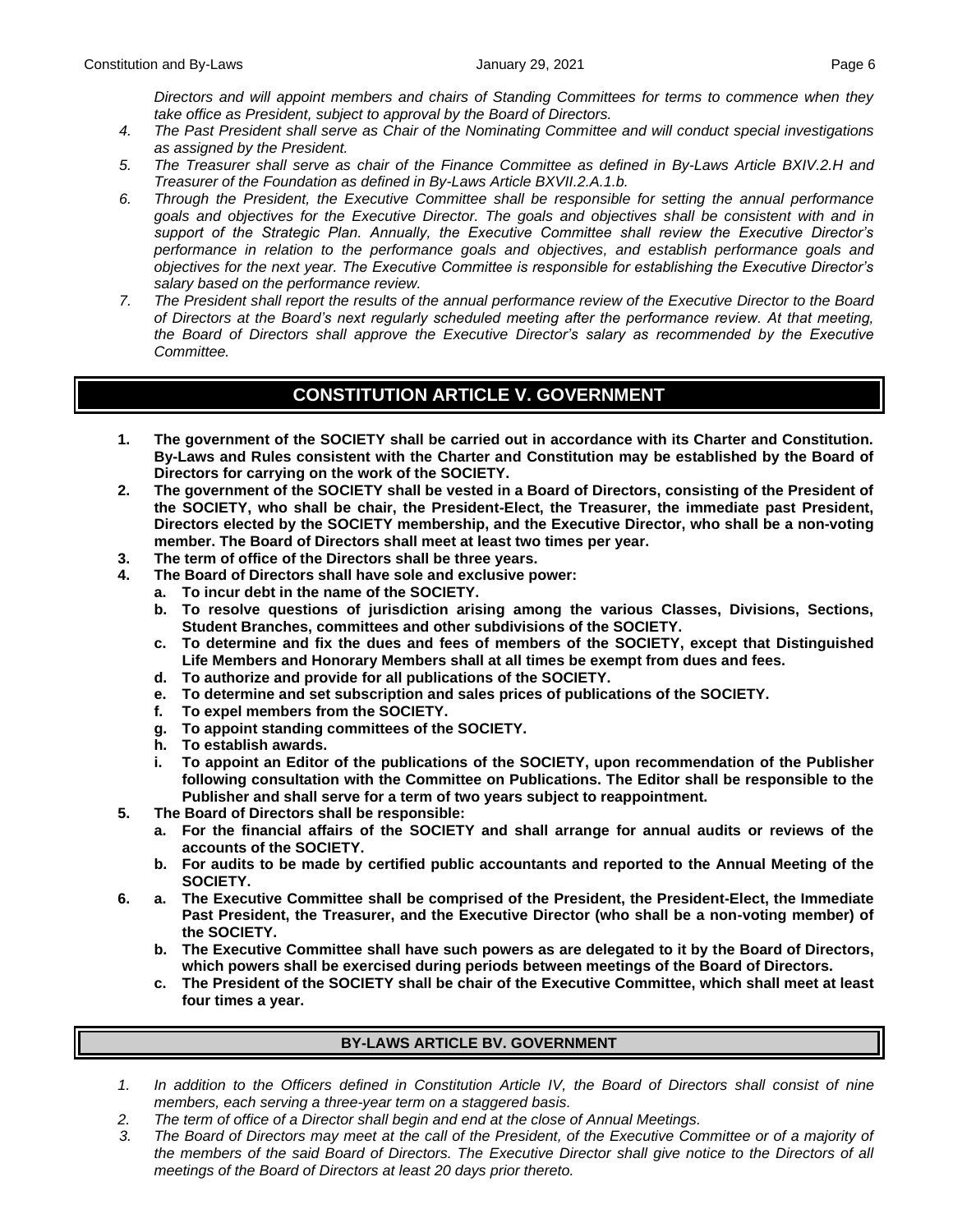- 
- *4. There shall be a non-voting Parliamentarian, appointed by the president-Elect at the necessary time, and approved by the Board, serving a three-year term.*
- *5. The Chair of the President's Council of Student Advisors (PCSA) or a designee chosen by the Chair of the PCSA, shall be a non-voting member of the Board of Directors.*
- *6. A majority of the 13 voting members of the Board of Directors shall constitute a quorum.*
- *7. Every question which shall come before a meeting of the SOCIETY, or of the Board of Directors, or of a committee, shall be decided by a majority of the votes cast, unless otherwise provided in the Constitution, the By-Laws, the Procedures, or by the laws of the State of Ohio.*
- *8. When a Director or Officer is unable to attend a regular Board of Directors meeting, that member may participate by teleconference and vote by voice on all matters except those demanding secret ballots. For secret ballot votes, the teleconference member may choose to transmit their vote by private telephone or email to the non-voting person the President has designated to count the votes.*
- *9. For unanticipated and time sensitive business, the Board of Directors may meet by teleconference and votes taken in such meetings shall be binding.*
- *10. When the President or the Executive Committee wishes or is required by the Constitution to submit a question to the Board of Directors and the calling of a special meeting of the said Board of Directors is impractical, the Executive Director, acting under the instruction of the President or the Executive Committee, shall submit said question by ballot (letter, facsimile or electronic transmission) accompanied by a full statement of the question. The question shall be decided by the affirmative or negative vote of a majority of the entire Board, unless otherwise specified.*
- *11. Fifty voting members shall constitute a quorum at the Annual Meeting or any special meeting of the SOCIETY.*
- *12. Investigations:*
	- *a. In the event of the filing of written charges against any American Ceramic Society member of action or actions in violation of the Constitution, By-Laws, Procedures or principles of the SOCIETY or damaging to the interests of the SOCIETY or its reputation, and such charges being signed by five members, the President shall furnish such accused member and the Board of Directors with a detailed statement of the charges. The accused member, and the accusers, shall be invited to appear at the next succeeding meeting of the Board of Directors, at which time the charges shall be examined and appropriate action taken.*
	- *b. In the event that the Board of Directors shall, upon examination of the charges, declare the member to be expelled from the SOCIETY, any money paid the SOCIETY by way of endowment fees or dues shall become forfeit to the SOCIETY.*
- *13. a. In order to facilitate the consideration of, and action upon grave charges which might lead to the*  expulsion of a member, the President shall appoint a committee of five members of the Board of *Directors. The committee shall meet prior to the appropriate meeting of the Board of Directors to review the charges with the accused, and one or more of the accusers.*
	- *b. The accused person may be accompanied by one other person who may consult with the person and speak for the person.*
	- *c. The committee shall, in reaching its decision, give weight to the presence or absence of the accused. Failure of the accused to appear, without acceptable reason, should lead to a finding for expulsion if the charges are found to be correct.*
	- *d. The committee shall report to the Board of Directors, presenting its proposal for action in the form of a motion.*
- *14. The Board of Directors through the Executive Director shall maintain a SOCIETY Procedures Manual which contains the policy and procedures for items such as: the purpose of the SOCIETY; Officer installation procedures; SOCIETY Fund policies; committee procedures; and the responsibilities of the various individual award committees. Modifications to the Procedures Manual shall be by a simple majority vote of the Board of Directors without prior notice.*

# **CONSTITUTION ARTICLE VI. NOMINATIONS AND ELECTIONS**

- **1. The Board of Directors shall annually appoint a Nominating Committee for the purpose of proposing candidates for the Board of Directors, the offices of President (when necessary), President-Elect, and Treasurer, when necessary. The President-Elect shall not be eligible to serve on this Committee.**
- **2. The Secretary shall forward the report of the Nominating Committee to the Board of Directors. Approval by majority vote shall be required for the acceptance of the slate of nominees.**
- **3. The election of President (when necessary), President-Elect and Directors of the SOCIETY as are to be elected shall be held annually in the manner provided in the By-Laws. The Treasurer shall be elected by the Board of Directors for a two-year term.**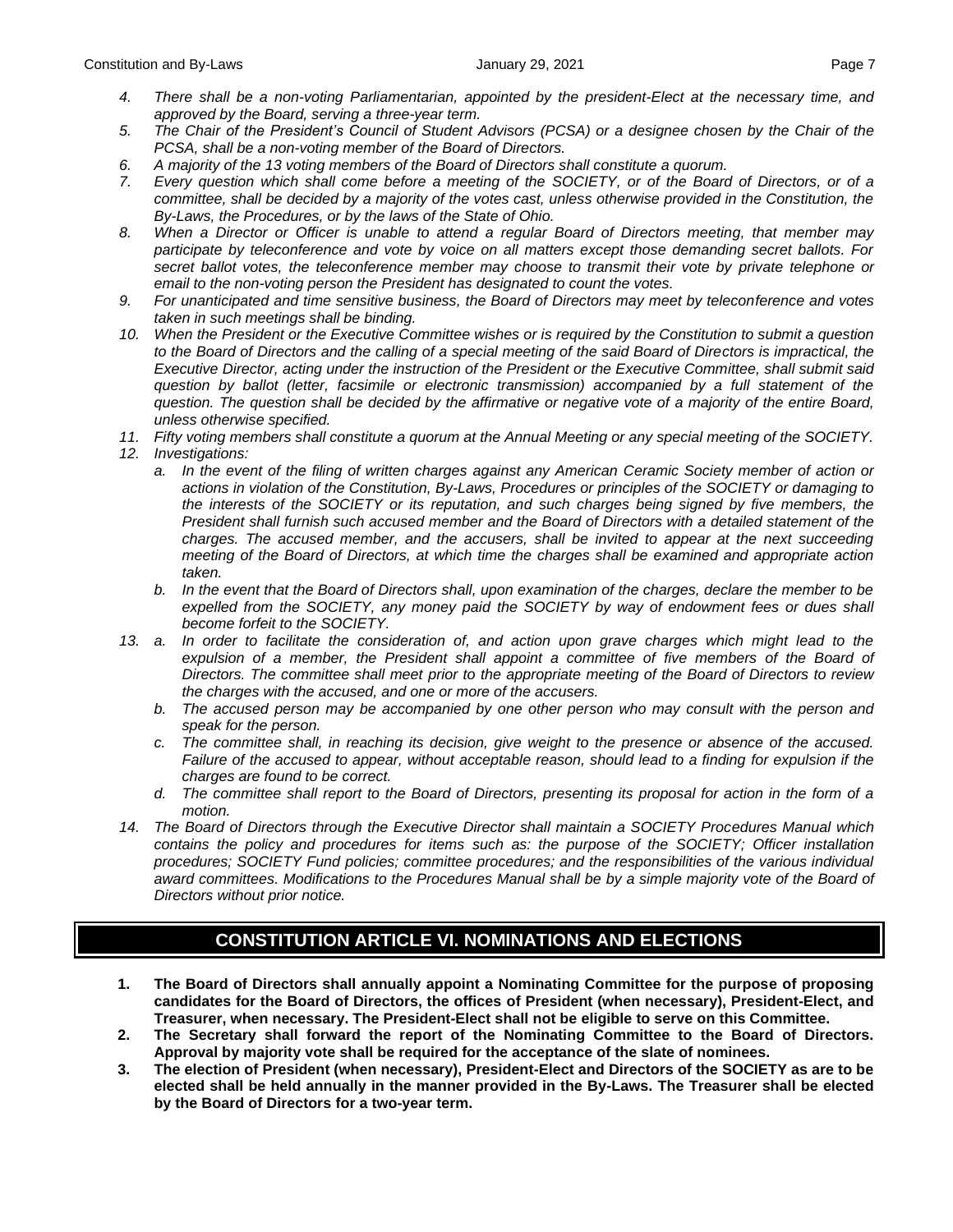#### **BY-LAWS ARTICLE BVI. NOMINATIONS AND ELECTIONS**

*To ensure that ACerS leadership reflects the diverse communities that we serve, ACerS will strive to achieve diversity on the Board of Directors and Nominating Committee through;*

- *(i) gender equity,*
- *(ii) representation of persons with disabilities, LGBTQ, underrepresented US minorities, and/or indigenous peoples,*
- *(iii) representation of individuals domiciled both in the US and abroad, and*
- **(iv)** *representation of both the academic and non-academic work sectors.*
- *1. The Nominating Committee shall be composed of the Immediate Past President of the SOCIETY, as a voting chair, and nine members elected for three-year terms (staggered terms with three elected each year). The nine*  members shall include at least three with Board of Directors experience and at least three with no Board of *Directors experience. In the event that a Nominating Committee member refuses or is unable to serve, the Board shall elect a successor to fill the unexpired term. Nominating Committee members shall not have successive full terms. Nominating Committee members are not eligible to be nominated for positions of Director or Officer. Should a Nominating Committee member wish to be considered for such office, that member must resign from the Nominating Committee and the Board shall elect a successor to fill the unexpired term.*
- *2. The Nominating Committee shall select the following candidates for approval by the Board of Directors:*
	- *a. Candidates for President (when needed)*
	- *b. Candidates for President-Elect*
	- *c. Candidates for Treasurer (when needed)*
	- *d. A slate of three candidates for Director to be presented to the Board of Directors for approval. When developing the slate of candidates for Board of Directors positions, the Nominating Committee shall attempt to structure Board of Directors' composition to be representative of SOCIETY diverse interests.*
	- *e. Candidates for future members of the Nominating Committee*
	- *f. Candidates for principal activity committee members and principal activity committee chairs.*
- *3. The Board of Directors shall annually present a slate of candidates to the membership. This slate shall include a nominee for the office of President (if necessary), a nominee for the office of President-Elect, and three nominees for the Directors to be elected.*
- *4. The names of the nominees, together with this By-Law, shall be published in the Internet publications of The American Ceramic Society at least eight months prior to the forthcoming Annual Meeting. Fifty voting members, who collectively represent at least half of the Divisions, may, by signed petition, nominate additional candidates for one or more of the membership-elected positions, provided: the signed petition(s), together with written assurance of assent of the candidate or candidates, a photograph and biographical information, reaches the Executive Director on or before six months prior to the forthcoming Annual Meeting. The petition(s) may be in multiple copies, and the Executive Director shall certify that the qualifications are met, if such be the case. The names, photographs and biographical information of each candidate shall then be published in an issue of The American Ceramic Society Bulletin and on the SOCIETY Internet publication at least five months prior to the forthcoming Annual Meeting.*
- *5. The President shall transmit to the Nominating Committee the names of all suggested candidates the President may receive from the membership.*
- *6. The method of electing the President (when necessary), President-Elect, Directors, Division and Class Officers shall be as follows:*
	- *a. Only when candidates are provided as described in paragraph 4 above, the Executive Director shall prepare ballots as prescribed in the Procedures and distribute one to each member entitled to vote at least four months prior to a forthcoming SOCIETY Annual Meeting. If no additional candidates are received, an election is considered uncontested and a ballot is not needed. For SOCIETY offices, the ballot shall identify those nominees nominated by the Board of Directors and those nominated by petition.*
	- *b. If a ballot is submitted, the candidate receiving the largest number of votes for each office shall be declared elected.*
	- *c. If a ballot is required by virtue of there being nominees by petition or contested positions by nomination, the Executive Director shall prepare and distribute to each Member entitled to vote, ballots for the election of President (when required), President-Elect, Directors of the SOCIETY, and the Officers of the Classes and Divisions. If a ballot is needed, it shall contain any additional nominees received from the membership. The ballots shall be clearly prepared and contain full instructions to voters. For each office, the beginning and ending dates of the term of office shall be listed. The Executive Director shall be responsible for assuring that the ballot differentiates between nominees from the Board of Directors and nominees from the membership. Special designation of nominees for Division Officers shall also be made when required by their respective procedures. The instructions shall contain the closing date of the polls. For Division and Class Officers, members shall vote only for the Officers of the Divisions and Classes with which they are affiliated. Only those ballots properly completed and received within 30 days of distribution shall be valid.*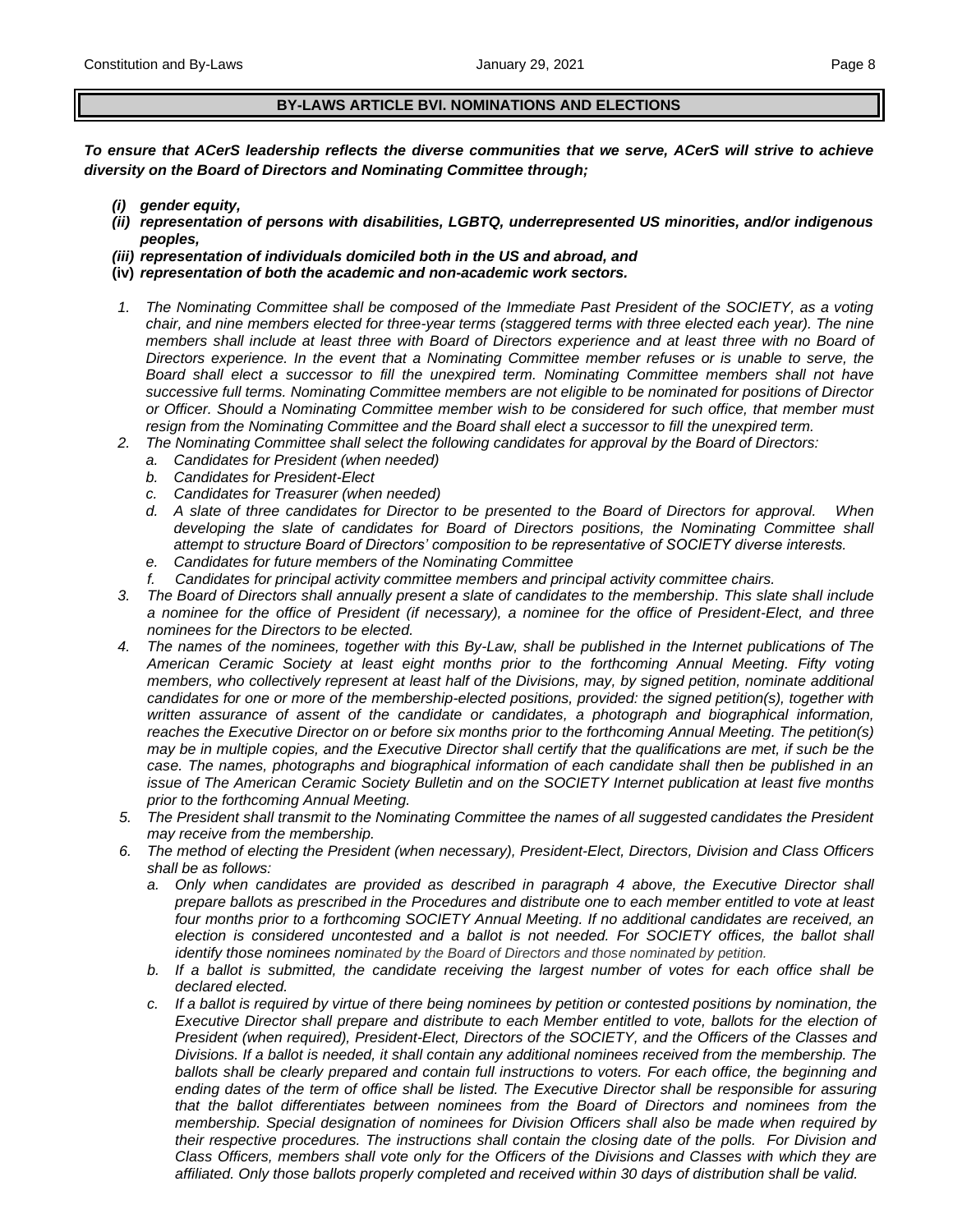- *d. In cases where a ballot is taken, all ballots shall be returned to the Executive Director.*
- *e. The Executive Director or designate shall count those ballots properly completed, and promptly report to the President the total vote for each candidate. The President shall promptly notify the successfully elected candidate for membership-elected Officers and Directors. The President shall also notify the President of each Class and Chair of each Division the candidates elected as Officers of the respective Classes and Divisions.*
- *7. In the event that the President resigns in mid-term, the President-Elect shall assume the duties of the President to fill the remainder of the term.*
- 8. In the event that the President-Elect resigns in mid-term, a successor shall be appointed by the Board of *Directors to fill the remainder of the term. At the next election of Officers, both a President and a President-Elect shall be nominated and elected.*
- *9. In the event that the Treasurer resigns in mid-term, a successor shall be appointed by the Board of Directors to fill the remainder of the term.*
- *10. In the event of the election of a Director, as an Officer of the SOCIETY, a successor shall be appointed by the Board of Directors to fill the remainder of the term.*
- *11. In the event that a Director resigns from the Board of Directors in mid-term, a successor shall be appointed, by the Board of Directors to fill the remainder of the term.*
- *12. Failure to act, refusal to act or inability to act on the part of an Officer or Director shall be defined as nonparticipation in three successive meetings of the Board of Directors or the failure, refusal or inability to carry out specific tasks, responsibilities or duties assigned to the Officer or Director by the Board, its Officers or the Constitution. In such cases, any Board member may draft a petition, signed by at least five Board members seeking to have the Officer or Director in question removed from office. The Officer or Director named in the petition shall be interviewed by the Past President after which the case shall be brought before the Board of Directors for decision on removal. A two-thirds majority vote by the Board members voting shall be needed for removal of an Officer or Director. If an Officer or Director is so removed from office, a successor shall be appointed, by the Board of Directors to fill the remainder of the term.*
- 13. In the event that an Officer or Director acts dishonestly, displays unethical conduct, or displays unprofessional *behavior, any Board member may draft a petition, signed by at least five Board members seeking to have the Officer or Director in question removed from office. The Officer or Director named in the petition shall be interviewed by the Past President after which the case shall be brought before the Board of Directors for decision on removal. A two-thirds majority vote by the Board members voting shall be needed for removal of an Officer or Director. If an Officer is so removed from office, a successor shall be named in accordance with the procedure defined above for resignation of that Officer. If a Director is so removed from office, a successor shall be appointed, by the Board of Directors to fill the remainder of the term.*

# **CONSTITUTION ARTICLE VII. MEETINGS**

- **1. Notice of the Annual Business Meeting shall be communicated to the membership of the SOCIETY at least thirty days prior thereto.**
- **2. Special meetings of the SOCIETY shall be called by the President with the approval of the Board of Directors. Due notice shall be given to the members of time and place.**
- **3. The number of members constituting a quorum at any meeting of the SOCIETY shall be as provided in the By-Laws.**
- **4. Rules contained in "Robert's Rules of Order, Revised," shall govern the proceedings of the SOCIETY in all cases to which they are applicable and consistent with the Constitution, By-Laws or Rules of the SOCIETY.**
- **5. The order of business at any meeting of the SOCIETY shall be as prescribed in the By-Laws.**

### **BY-LAWS ARTICLE BVII. MEETINGS**

- *1. The order of business at the Annual Business Meeting of the SOCIETY shall be:*
	- *a. Review approved minutes.*
	- *b. Unfinished business.*
	- *c. Reports of the Officers.*
	- *d. New business.*
	- *e. Adjournment.*

# **CONSTITUTION ARTICLE VIII. DUES AND FEES**

**1. Dues and fees shall be established by the Board of Directors and contained in the By-Laws and/or Rules of the SOCIETY.**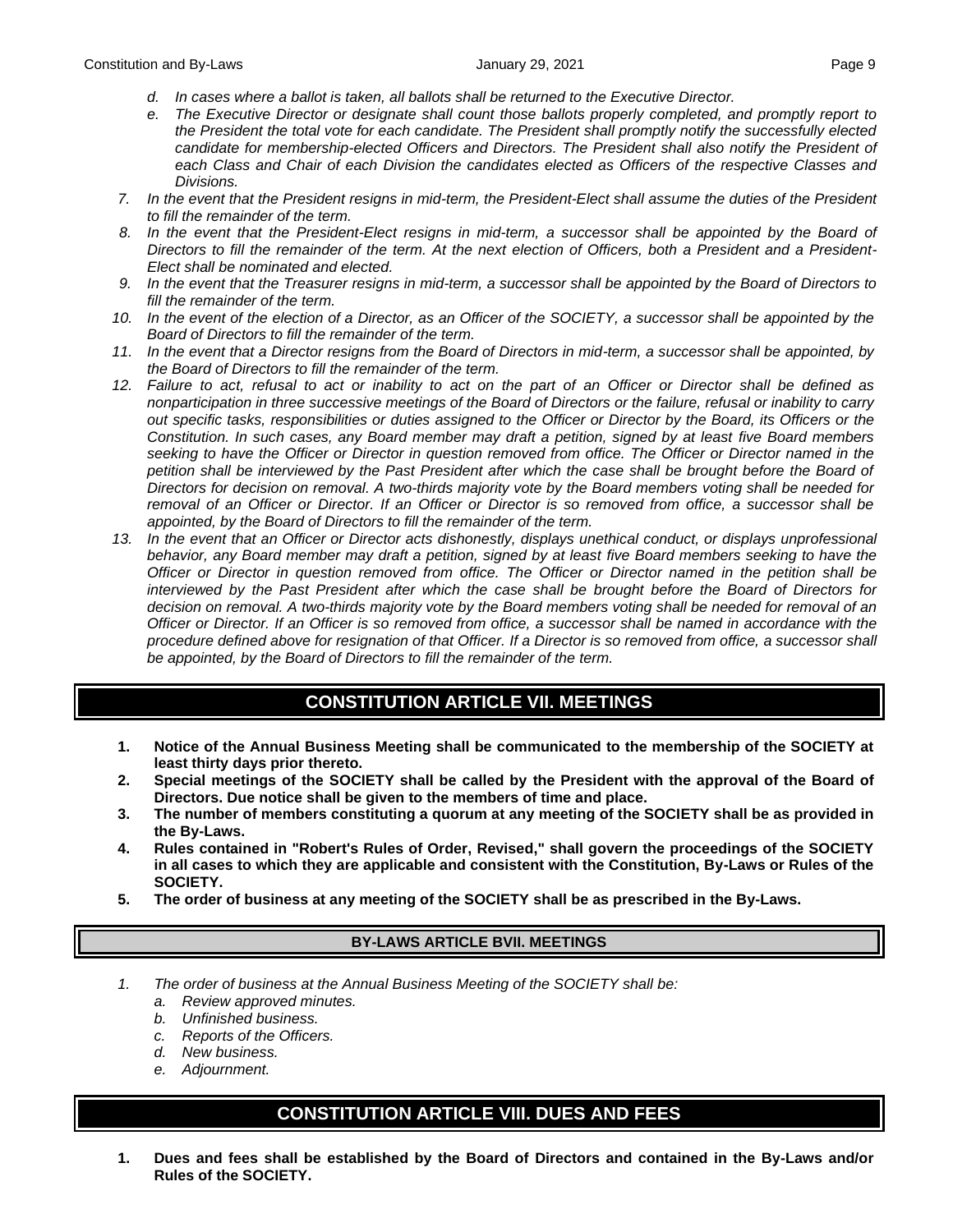## **BY-LAWS ARTICLE BVIII. DUES AND FEES**

- *1. The Board of Directors shall review the recommendation of the Executive Committee and establish annually dues and fees for the several grades of membership.*
- *2. The annual dues shall be payable the first day of the anniversary date (month joined). The privileges of membership in the respective grades shall begin upon the initial payment of the said yearly dues.*
- *3. Lifetime Members shall have continuous membership without further payment of dues.*
- *4. A member whose annual dues are in arrears more than three months shall be dropped from the membership list. In computing length of continuous SOCIETY membership for the purpose of determining award eligibility and special memberships, gaps of <12 months will be ignored.*
- *5. Members shall receive issues of The American Ceramic SOCIETY Bulletin and Ceramic Source published*  after the date of admission to membership, provided they pay the full yearly fee as specified by the Board of *Directors.*

# **CONSTITUTION ARTICLE IX. CLASSES**

- **1. The Board of Directors may authorize the organization and establishment of Classes of the SOCIETY in the manner provided in the By-Laws.**
- **2. Classes serve to permit members of the SOCIETY to group together according to their professional training and experience to advance the purpose of the SOCIETY.**
- **3. Each Class shall have power to make such rules, elect such officers and conduct such business as it may deem proper, consistent with the Charter, the Constitution, By-Laws and Rules of the SOCIETY.**
- **4. The affairs of a Class shall be managed by leaders selected according to the Rules of the Class for terms defined by the rules of a Class.**
- **5. No Class may obligate the SOCIETY except on authority of the Board of Directors.**
- **6. In the event of the dissolution of a Class of the SOCIETY, any assets of the Class remaining after the settlement of its affairs shall be conveyed to the SOCIETY.**

## **BY-LAWS ARTICLE BIX. CLASSES**

- *1. a. The Classes of the SOCIETY shall be as follows:*
	- *1) The Education and Professional Development Council (EPDC).*
	- *b. Additional Classes of the SOCIETY may be constituted by the Board of Directors by amending Subsection 1.a. above on petition as provided in the Procedures of the SOCIETY.*
	- *c. When a Class is deemed by the Board of Directors to be no longer active, that Class may be dissolved by vote of the Board of Directors and subsection 1.a. above may be amended to reflect the removal of a Class.*
- *2. Petitions requesting the organization of additional Classes of the SOCIETY shall be addressed to the Board of Directors, and shall be signed by at least 20 Fellows, Members, or Associate Members in good standing.*
- *3. The provisions of the Charter, the Constitution, By-Laws, and Procedures of the SOCIETY shall govern the procedure of all Classes, but no action or obligation of a Class shall be considered an action or obligation of the SOCIETY. No Officer of a Class shall have power to obligate the SOCIETY in any way without specific approval of the Board of Directors.*
- *4. The Board of Directors shall make the final decision on questions of conflict between the rules of a Class and the Constitution, By-Laws, or Procedures of the SOCIETY, after the Parliamentarian has reviewed the matter and made a recommendation thereon.*
- *5. The establishment of awards by Classes, the manner and procedure of selecting the recipient and the appointment of members of award committees shall be subject to approval of the Board of Directors.*

# **CONSTITUTION ARTICLE X. DIVISIONS**

- **1. The Board of Directors may authorize the establishment of Divisions of the SOCIETY in the manner provided in the By-Laws.**
- **2. Divisions of the SOCIETY shall be groups of members organized to stimulate the growth and activities of the SOCIETY in particular branches of the arts and sciences of ceramics.**
- **3. Each Division shall have power to make such rules, elect such officers and conduct such business as it may deem proper, consistent with the Charter, the Constitution, By-Laws, and Rules of the SOCIETY.**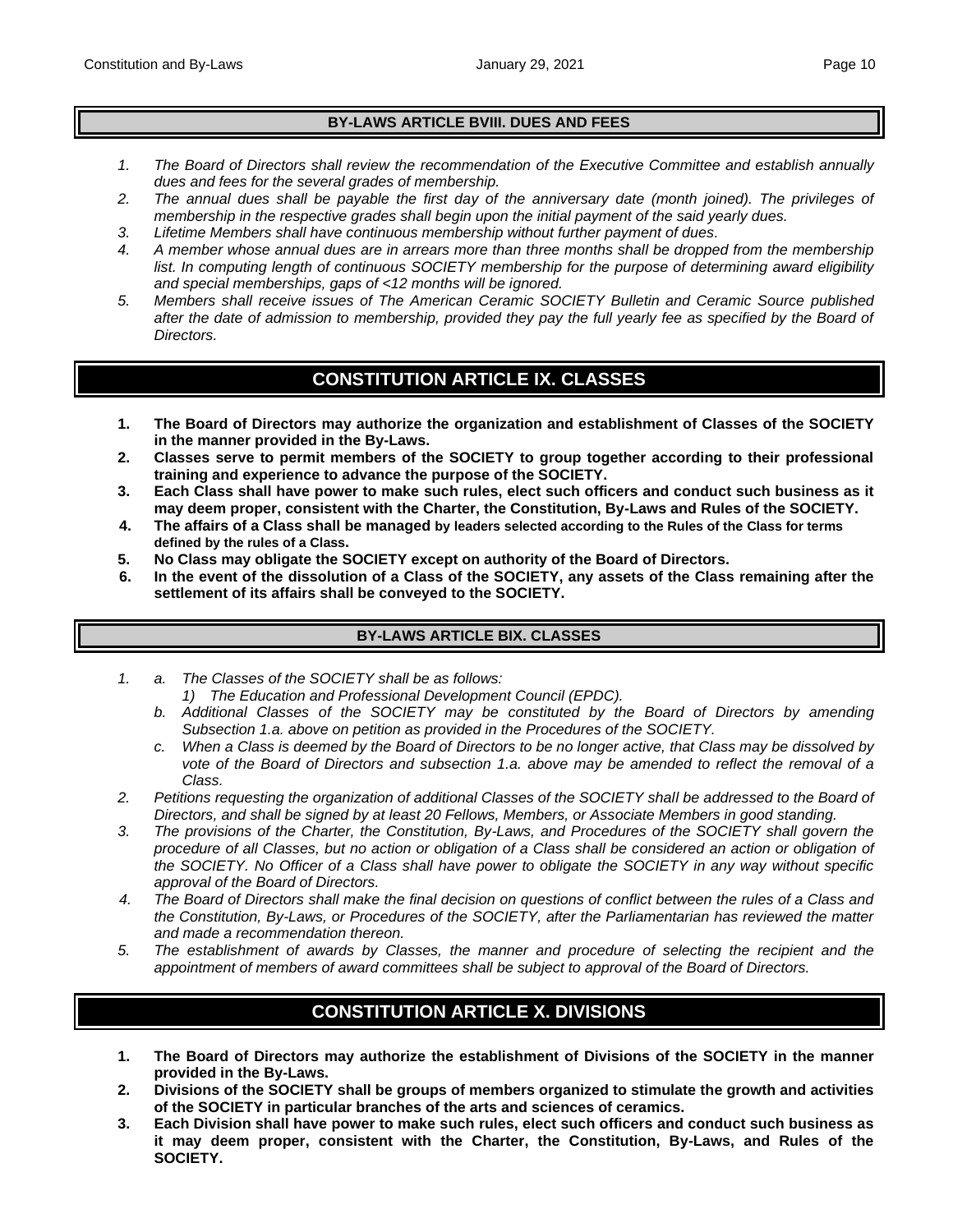- **4. In order to qualify to vote or to hold office in a Division, each voting member of the SOCIETY shall enroll in that Division.**
- **5. The affairs of a Division shall be managed by a Chair, Secretary, and such other officers as the Division may deem necessary. Each Division officer shall be elected for a term of one year, or until a successor is elected and duly qualified. The officers shall be elected by the voting members of the SOCIETY enrolled in the Division, and the procedure of nomination shall be in accordance with the Division rules.**
- **6. No Division may obligate the SOCIETY except on authority of the Board of Directors.**
- **7. In the event of the dissolution of a Division of the SOCIETY, any assets of the Division remaining after the settlement of its affairs shall be conveyed to the SOCIETY.**

#### **BY-LAWS ARTICLE BX. DIVISIONS**

*1. a. The Divisions of the SOCIETY shall be as follows:*

*Art, Archaeology and Conservation Science Division Basic Science Division Bioceramics Division Cements Division Energy Materials and Systems Division Engineering Ceramics Division Electronics Division Glass & Optical Materials Division Manufacturing Division Refractory Ceramics Division Structural Clay Products Division*

- *b. Additional Divisions may be added or the name of a Division changed by amending subsection a. above on petition, as provided in these By-laws.*
- *c. When a Division is deemed to be inactive as defined in the Procedures that Division may be dissolved by vote of the Board of Directors and subsection a. above may be amended to reflect the removal of that Division.*
- *2. Division affiliation may be changed by the member.*
- *3. a. Petitions requesting the organization of additional Divisions of the SOCIETY shall be addressed to the Board of Directors, and shall be signed by at least 20 Fellows, Members, Associate Members, or voters of Corporate Members/Partners in good standing.*
	- *b. An established Division, wishing to change its name and/or to amend its statement of purpose, as set forth in the Division rules, shall submit to the Board of Directors a petition for such change or amendment. The petition shall be signed by the Officers of the Division and shall be accompanied by a statement from the Executive Director certifying that the change or amendment has been submitted to the membership of the Division, the number of members of the Division in good standing, the number of ballots returned, and the number of ballots cast in the affirmative.*
	- *c. If a Division fails to elect Officers, fails to appoint members to open standing committees, and does not sponsor any meetings for two consecutive years, the Board of Directors may direct the Executive Director of the SOCIETY to communicate to all current members of that Division informing them of the level of inactivity and stating that if the Division does not elect Officers within the following 12 months, the Division shall be deemed inactive and thereby be subject to dissolution by the Board of Directors. If, within 12 months of that letter, the Division does not elect Officers, the Division shall be deemed to have an inactive status.*
- *4. The Board of Directors shall make the final decision on questions of conflict between the rules of a Division and the Constitution, By-Laws, or Procedures of the SOCIETY, after the SOCIETY Parliamentarian has reviewed the matter and made its recommendations thereon.*
- *5. The establishment of awards by Divisions, the manner and procedure of selecting the recipient and the appointment of members of award committees shall be subject to approval of the Board of Directors.*
- *6. Each Division of the SOCIETY will have a Division Fund allocated on an annual basis.*
- *7. A Division shall not expend funds of the SOCIETY other than those described in the By-Laws, nor incur indebtedness without the formal approval of the Board of Directors.*
	- *a. Funds may not be used for:*
		- *1) Any purpose which violates local, state or federal laws*
		- *2) Any purpose which is prohibited by the ACerS constitution or BOD established policies*
		- *3) Open ended obligations (Requests should be for specific amounts for specific activities)*
		- *4) Division Officers "out of pocket" expenses attending technical meetings*

*Each Division must have on file at SOCIETY Headquarters a procedure to request and approve expenditures from the Fund.*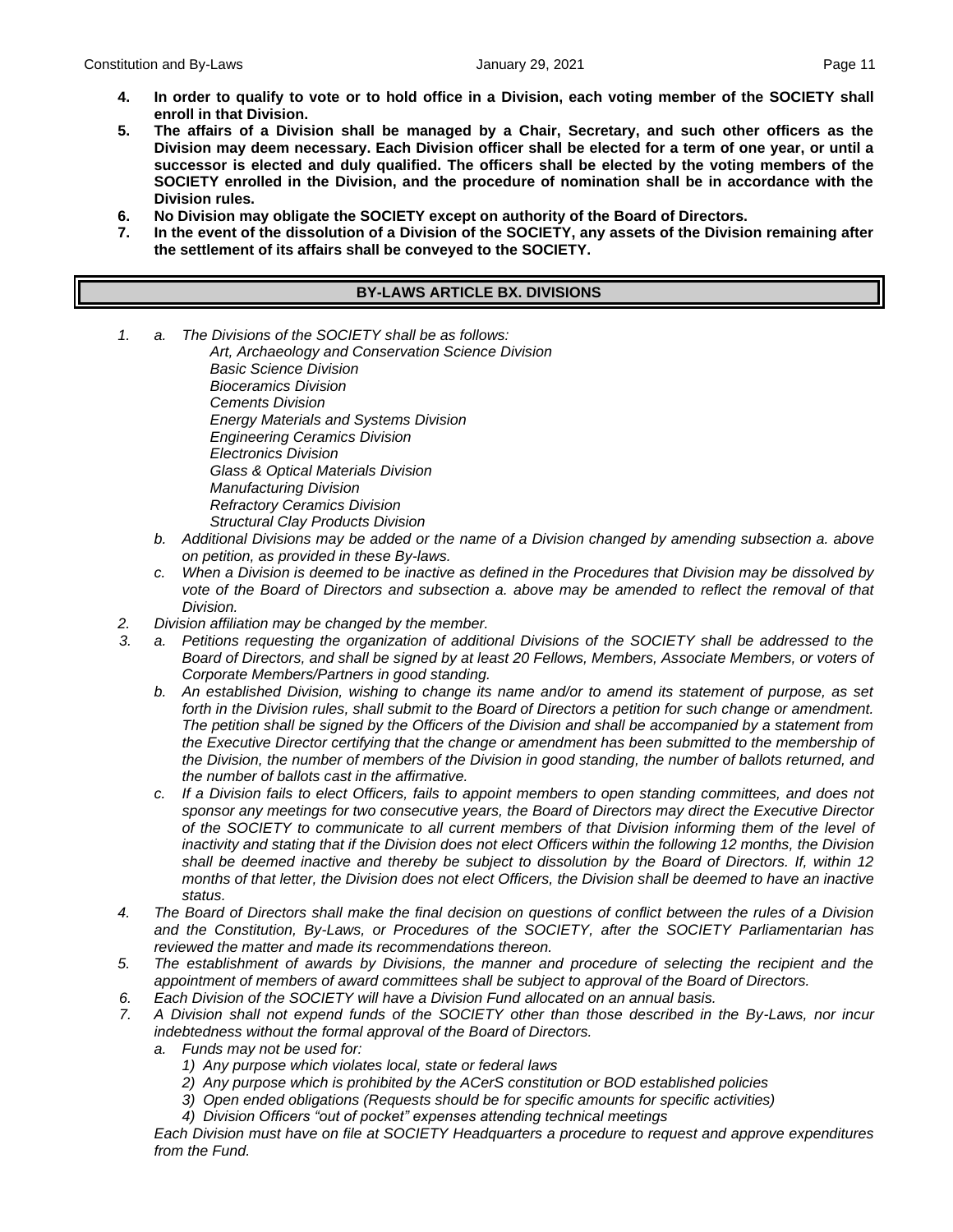- *8. The provisions of the Charter, the Constitution and By-Laws and Procedures Manual of the SOCIETY shall govern the procedure of all Divisions, but no action or obligation of a Division shall be considered an action or obligation of the SOCIETY. The previous sentence shall be imprinted on any publication issued by a Division.*
- *9. A Division may cooperate with a SOCIETY Subsidiary whose interests overlap with those of the Division to accept Subsidiary Division Members as defined in By-Laws Article BIII Membership.*

## **CONSTITUTION ARTICLE XI. SECTIONS**

- **1. The Board of Directors may authorize the establishment of Sections of the SOCIETY in the manner provided in the By-Laws.**
- **2. Sections of the SOCIETY shall be groups organized to promote the purpose of the SOCIETY in particular and defined geographic areas.**
- **3. Each Section shall have power to make such rules, elect such officers and conduct such business as it may deem proper, consistent with the Charter, the Constitution, By-Laws, and Rules of the SOCIETY.**
- **4. In the event of the dissolution of a Section of the SOCIETY and the discharge of its debts and settlement of its affairs, any assets remaining shall be conveyed to the SOCIETY for the SOCIETY'S general purposes.**

#### **BY-LAWS ARTICLE BXI. SECTIONS**

*1. The Sections of the SOCIETY shall be as follows: Carolinas [Central Ohio](https://ceramics.org/members/member-communities/sections/central-ohio)*

*[Central Pennsylvania](https://ceramics.org/members/member-communities/sections/central-pennsylvania) [Colorado](https://ceramics.org/members/member-communities/sections/colorado) [Dayton/Cincinnati/Northern Kentucky](https://ceramics.org/members/member-communities/sections/dayton-cincinnati-northern-kentucky) [DC/Maryland/Northern Virginia](https://ceramics.org/members/member-communities/sections/washington-dc-maryland-northern-virginia) [Eastern Washington](https://ceramics.org/members/member-communities/sections/eastern-washington) [Florida](https://ceramics.org/members/member-communities/sections/florida) [Michigan/Northwest Ohio](https://ceramics.org/members/member-communities/sections/michigan-and-northwest-ohio) [New England](https://ceramics.org/members/member-communities/sections/new-england) [New Mexico](https://ceramics.org/members/member-communities/sections/new-mexico) [Northern Ohio](https://ceramics.org/members/member-communities/sections/northern-ohio-2) [Pittsburgh](https://ceramics.org/members/member-communities/sections/pittsburgh) [St. Louis](https://ceramics.org/members/member-communities/sections/st-louis) [San Diego](https://ceramics.org/members/member-communities/sections/san-diego) [Southwest](https://ceramics.org/members/member-communities/sections/southwest) [Western New York](https://ceramics.org/members/member-communities/sections/western-new-york)*

- *2. Sections, each carrying some distinguishing title prefixed to the words ". . . Section of The American Ceramic Society," may be authorized by the Board of Directors under the following conditions:*
	- *a. Application for permission to form a Section shall be made as provided in the Procedures.*
	- *b. The charter of a Section may be temporarily suspended by the Board of Directors for cause, or withdrawn by the Board of Directors for cause after 60 days' notice to the chair of the said Section.*
	- *c. Members of the Section shall be active members of the SOCIETY, including Global Graduate Researcher Network and Material Advantage student members. The Sections may establish a grade of membership to be known as "Distinguished Member of the . . . . . Section of The American Ceramic Society" as a means of acknowledging outstanding service. Those chosen for this honor must be members of the SOCIETY. Non-members of the SOCIETY may be invited to attend Section functions but must be an ACerS member to be considered a Section Member.*
	- *d. The Officers of a Section shall include at minimum a Chair, Secretary, and Treasurer. The Chair shall each year, make an annual report to the Board of Directors, through the President of the SOCIETY, covering the activities of the Section during the previous year. The report shall include a financial statement for that year, number of meetings held, number of Members, and such other information as is necessary to portray the work and status of the Member Services. The Chair shall also forward a copy of the report to the chair of the Committee on Member Services. Officers shall be elected annually by the Section and shall have the duties usually pertaining to such offices.*
	- *e. A section will hold at least two technical, educational, or professional events a year. Such events may be lectures, plant tours, symposia, workshops, short courses, webinars, or other educational and professional events. Some events may also be organized with other professional societies (or chapters/section of other professional societies).*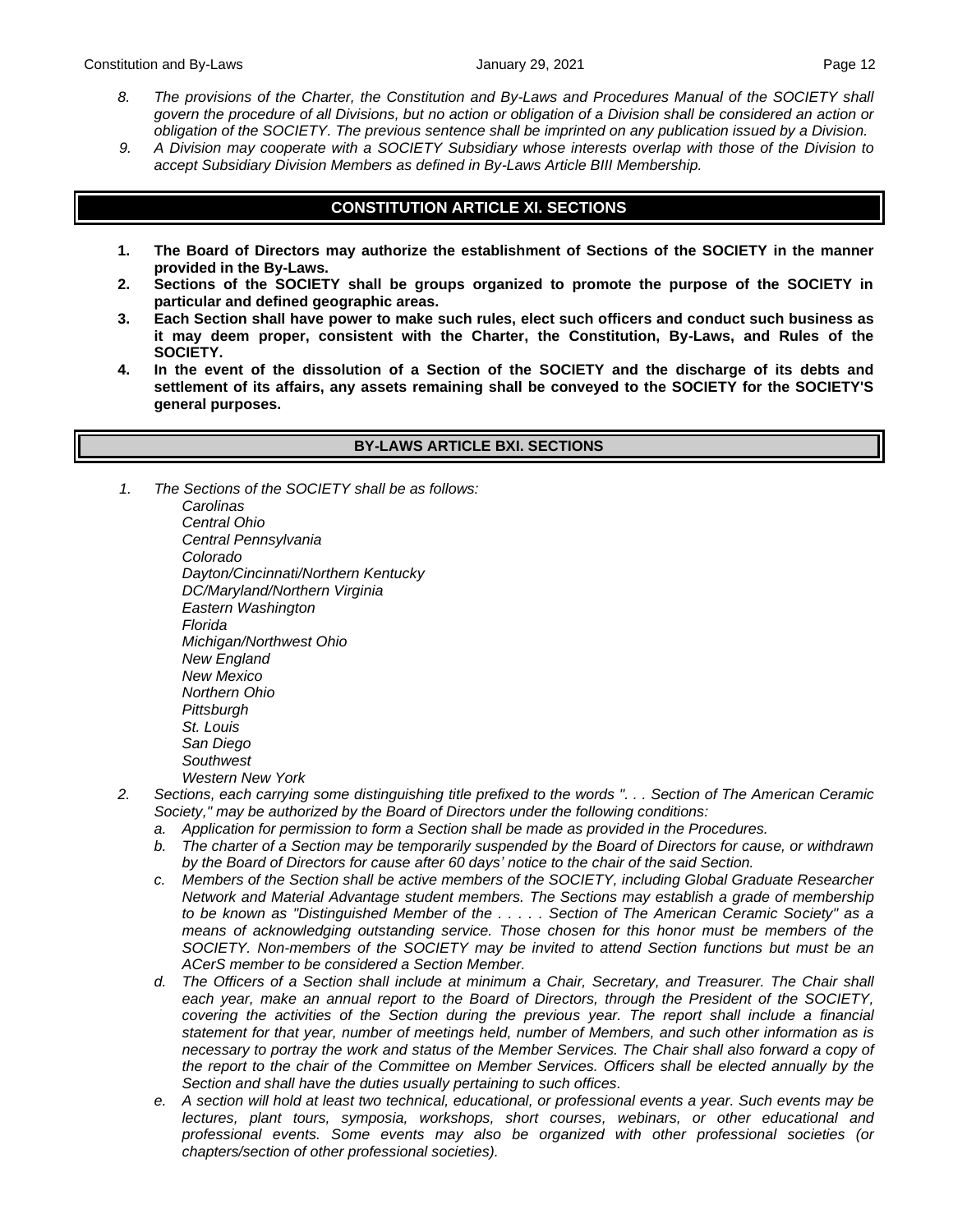- *3. Petitions requesting the organization of a Section shall be addressed to the Board of Directors, and shall be signed by at least twelve Fellows, Distinguished Life, Senior/Emeritus, Lifetime, Individual Members, Associate Members, or Corporate Individual Members in good standing then living in the territory to be served thereby. The petition shall set forth the geographic boundaries of the territory the contemplated Section expects to serve.*
- *4*. *Each Section of the SOCIETY will have a Section Fund allocated on an annual basis.*
- *5. A Section shall not expend funds of the SOCIETY not specifically advanced to it, or incur indebtedness in the name of the SOCIETY. Sections shall not access dues of its members. However, a Section may charge members to participate in meetings, events, and other Section activities. Funds so raised shall be in the custody of the Treasurer of the Section and subject to withdrawal on authority of the proper Officers, as provided in the rules of the Section.*
- *6. The provisions of the Constitution, By-Laws, and Procedures of the SOCIETY shall govern the procedure of all Sections, but no action or obligation of a Section shall be considered an action or obligation of the SOCIETY. The previous sentence shall be imprinted on any publication issued by a Section.*

## **CONSTITUTION ARTICLE XII. INTERNATIONAL CHAPTERS**

- **1. The Board of Directors may authorize the establishment of International Chapters of the SOCIETY in the manner provided in the By-Laws.**
- **2. International Chapters of the SOCIETY shall be groups organized to promote the purpose of the SOCIETY in particular and defined geographic areas.**
- **3. Each International Chapter shall have power to make such rules, elect such officers and conduct such business as it may deem proper, consistent with the Charter, the Constitution, By-Laws, and Rules of the SOCIETY.**
- **4. In the event of the dissolution of an International Chapter of the SOCIETY and the discharge of its debts and settlement of its affairs, any assets remaining shall be conveyed to the SOCIETY for the SOCIETY'S general purposes.**

#### **BY-LAWS ARTICLE BXII. INTERNATIONAL CHAPTERS**

*1. The International Chapters of the SOCIETY shall be as follows:*

*[Canada Chapter](https://ceramics.org/members/member-communities/international-chapters/canada-chapter) [Germany Chapter](https://ceramics.org/members/member-communities/international-chapters/germany-chapter) [India Chapter](https://ceramics.org/members/member-communities/international-chapters/india-chapter) [Italy Chapter](https://ceramics.org/members/member-communities/international-chapters/italy-chapter-2) Japan Chapter Korea Chapter [Serbia Chapter](https://ceramics.org/members/member-communities/international-chapters/serbia-chapter) [Spain Chapter](https://ceramics.org/spain-chapter) [Taiwan Chapter](https://ceramics.org/members/member-communities/international-chapters/taiwan-chapter) Thailand Chapter [United Kingdom Chapter](https://ceramics.org/members/member-communities/international-chapters/united-kingdom-chapter)*

- *2. The Board of Directors may authorize the establishment of International Chapters of the SOCIETY in the manner provided in the Procedures and for the following reasons in advancing the purpose of the SOCIETY.*
	- *a. To recognize and strengthen the global nature of the SOCIETY.*
	- *b. To strengthen international member engagement and better identify and serve the needs of members in various parts of the world.*
	- *c. To give the SOCIETY a vehicle for developing volunteer leaders outside the US and a means for existing SOCIETY members to expand their local networks.*
- *3. An International Chapter shall not expend funds of the SOCIETY or incur indebtedness in the name of the SOCIETY.*
- *4. No action or obligation of an International Chapter shall be considered an action or obligation of the SOCIETY.*
- *5. In the event that an International Chapter has two years of continuous inactivity or has demonstrated financial mismanagement of the Chapter, the SOCIETY Board of Directors may dissolve the Chapter.*

#### **CONSTITUTION ARTICLE XIII. STUDENT BRANCHES**

**1. The Board of Directors may authorize the establishment of Student Branches of the SOCIETY in the manner provided in the By-Laws to permit college students to organize for the purpose of becoming acquainted with and advancing the purpose of the SOCIETY.**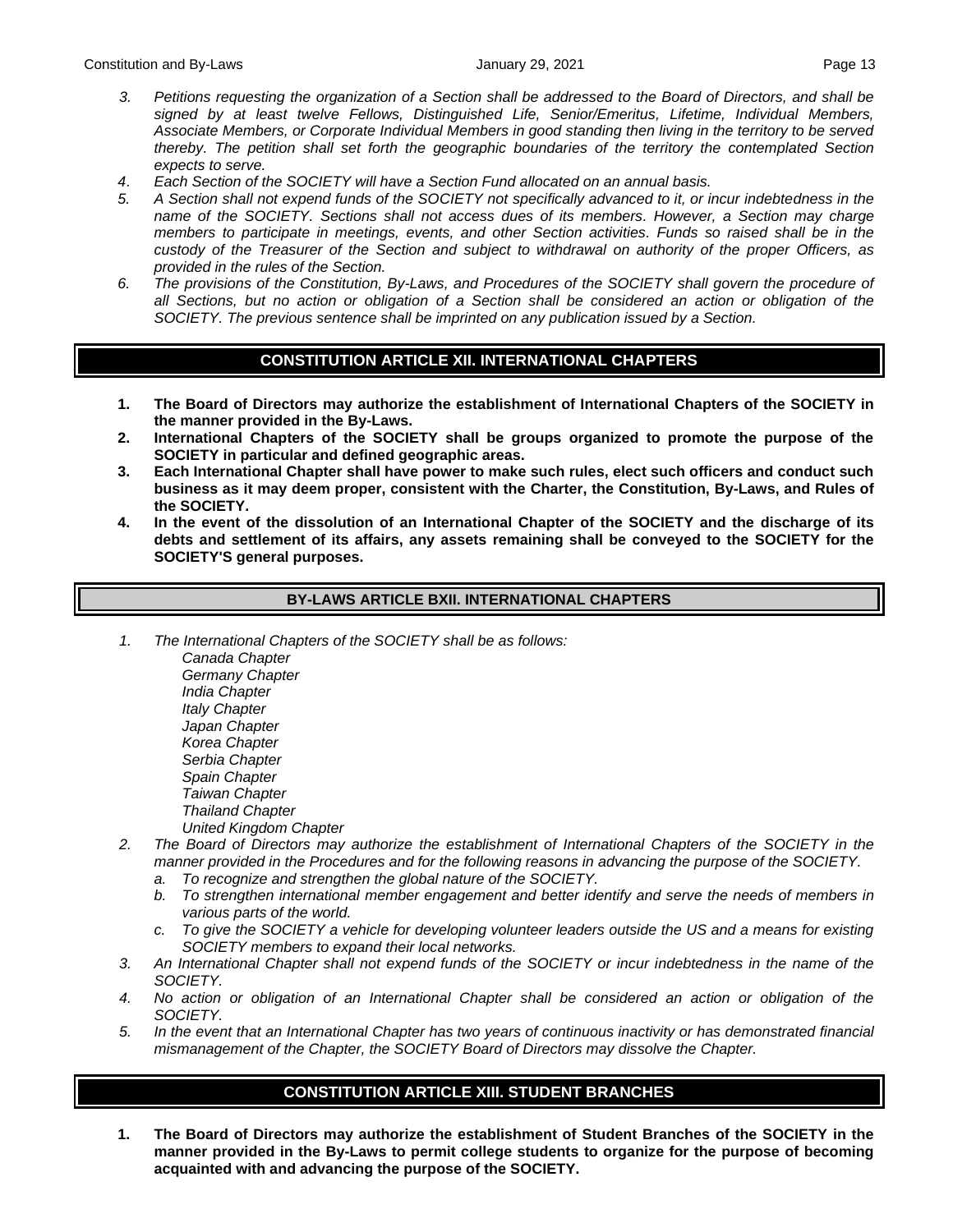- **2. Student Branches may make such rules, elect such officers, and conduct such business as they may deem proper, subject to the Charter, the Constitution, By-Laws and Rules of the SOCIETY.**
- **3. In the event of the dissolution of a Student Branch of the SOCIETY and the discharge of its debts and settlement of its affairs, any assets remaining shall be conveyed to the SOCIETY for the SOCIETY'S general purposes.**

#### **BY-LAWS ARTICLE BXIII. STUDENT BRANCHES**

- *1. Student Branches/Chapters of The American Ceramic Society are incorporated within the Material Advantage Program as defined in the written joint agreement executed among The American Ceramic Society, ASM International, TMS, AIST, and possibly, other materials societies and the rules adopted by the Materials Advantage program shall apply to such Chapters.*
- *2. A Student Branch/Chapter shall not expend funds of the SOCIETY or incur indebtedness in the name of the SOCIETY.*
- *3. No action or obligation of a Student Branch/Chapter shall be considered an action or obligation of the SOCIETY.*

# **CONSTITUTION ARTICLE XIV. COMMITTEES**

**1. The Board of Directors may appoint such committees and committee chairs as it may deem advisable for the advancement of the purpose of the SOCIETY.**

#### **BY-LAWS ARTICLE BXIV.1. COMMITTEES IN GENERAL**

- *1. All committee members and Chairs must be current members of the SOCIETY, unless indicated otherwise. Principal Activity Committees are used to implement policies, coordinate and define new and needed activities, and maintain communication between committees and Officers. Principal activity committees are established with responsibility for the following:*
	- *1) Meetings*
	- *2) Publications*
	- *3) Member Services*
	- *a. Each principal activity committee shall consist of: Principal members, one of whom shall also serve as committee chair.*

*Staff and other ex officio members as noted in the individual committee By-law and Rule descriptions.*

- *b. The appointed principal members shall be nominated by the Nominating Committee or from open nominations from the Board of Directors, and appointed by the Board of Directors. Members shall be eligible for immediate reappointment. Additional mid-year appointments may be made by the President in consultation with the relevant committee chair and formally approved by the Board of Directors at their next meeting. The term for mid-year appointments shall end at the conclusion of the next Annual Meeting.*
- *c. The chair of a principal activity Committee shall be nominated by the Nominating Committee or from open nominations from the Board of Directors, and appointed by the Board of Directors*
- *d. In the event that a Principal Activity Committee member or chair resigns in mid-term, a successor shall be nominated by the President and approved by the Board of Directors to fill the remainder of the term.*
- *e. Failure to act, refusal to act or inability to act on the part of a Principal Activity Committee member or chair shall be defined as nonparticipation in three successive committee meetings or the failure, refusal or inability to carry out specific tasks, responsibilities or duties assigned to the committee member. In such cases, any Board member may draft a petition, signed by at least five Board members seeking to have the Principal Activity Committee member or chair in question removed from office. The Principal Activity Committee member or chair named in the petition shall be interviewed by the Past President after which the case shall be brought before the Board of Directors for decision on removal. A two-thirds majority vote by the Board members voting shall be needed for removal of a Principal Activity Committee member or chair. If a Principal Activity Committee member or chair is so removed from office, a successor shall be nominated by the President and approved by the Board of Directors to fill the remainder of the term.*
- *2. Standing Committees are established by the Constitution, By-laws or Procedures to provide committee structure and to define activities which need to be addressed for the SOCIETY'S effective operation. Standing Committees are Finance, Strategic Planning for Emerging Opportunities, Bulletin Editorial Advisory Board, Book Publishing Sub-committee, Diversity and Inclusion Sub-committee, and Society Awards Committees.*
	- *a. For each defined standing committee of the SOCIETY, the President, with recommendations from the appropriate individual responsible for the committee shall recommend for appointment by the Board of Directors the committee members to fill all vacancies of each committee. Committee members are eligible*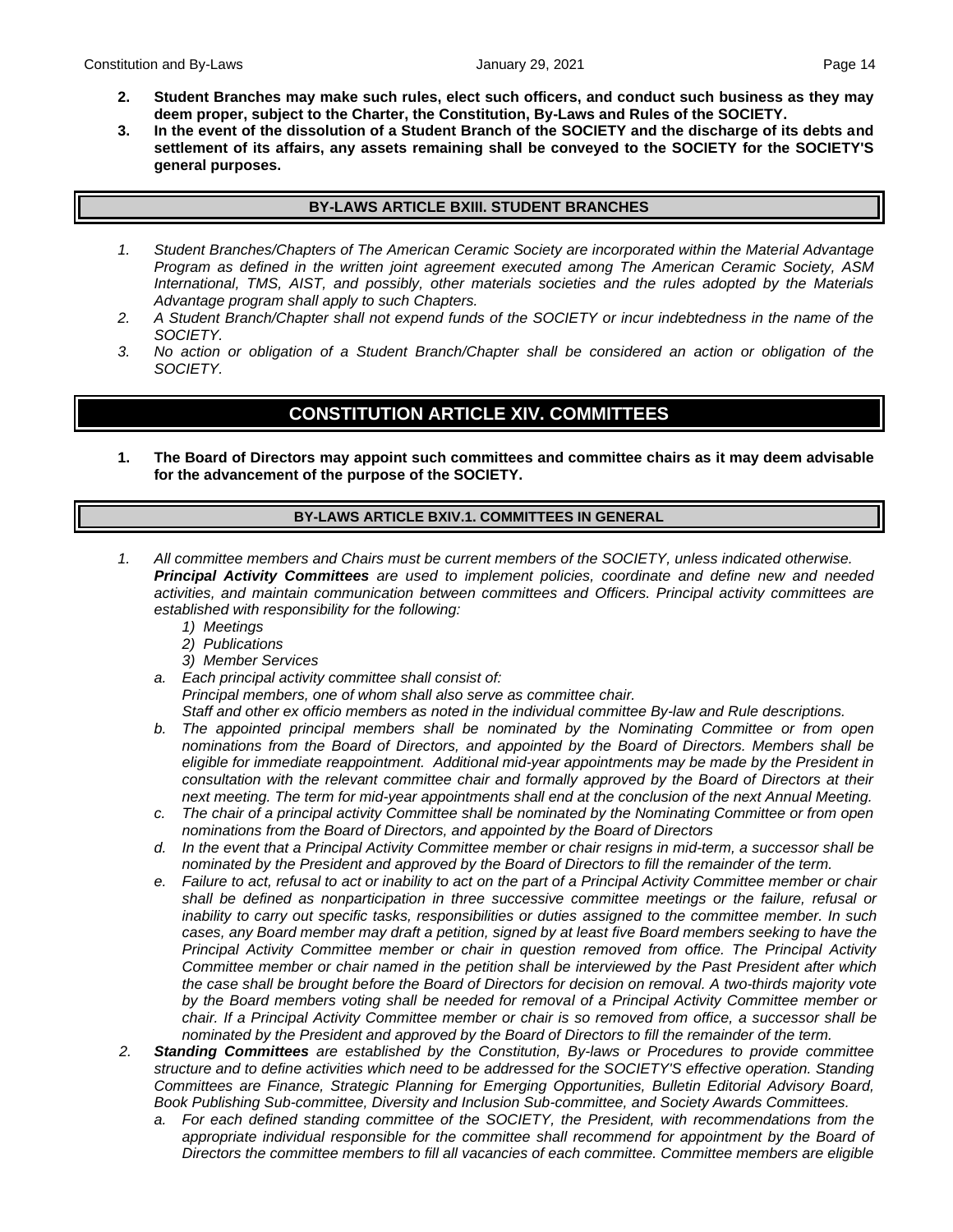for immediate reappointment. The term of each committee appointment shall begin at the close of the *Annual Meeting and continue for the term specified.*

- *b. For each open standing committee of the SOCIETY (as defined in the By-laws and Procedures), each Division Chair or Class President may elect to nominate a committee member to each committee when vacancies for the division or class are available. Committee members are eligible for immediate*  reappointment. The term of each committee appointment shall begin at the close of the Annual Meeting *and continue for a three-year term.*
- *c. For each standing committee of the SOCIETY, the President shall recommend for appointment by the Board of Directors a Chair of the committee unless the member who shall serve as chair is specifically designated in articles pertaining to that Committee. Unless otherwise specified, the term of office for each chair shall be for one-year or for the remaining portion of the President's term. Committee chairs are eligible for immediate reappointment.*
- *d. In the event that a standing committee member or chair resigns in mid-term, or is otherwise unable to serve their term, a successor shall be nominated by the President and approved by the Board of Directors to fill the remainder of the term.*
- *3. Task Forces or Ad hoc committees may be proposed at any Board meeting, by the President, or any member of the Board of Directors, with tenure only for the remainder of the President's term of office. Each ad hoc committee proposal shall include a charter and membership, including the chair. A simple majority shall be required for approval.*
- *4. Presidential committees may be appointed by the President without Board approval with tenure for the President's term of office to advise the President, and may summarize their advice in the President's reports to the Board of Directors.*
- *5. Self-directed committees - when a group of American Ceramic Society members desires to form a group or network that furthers the purposes of The American Ceramic Society but the concept does not fit any of the above types of committees, the Board of Directors shall approve the formation of a self-directed committee. A self-directed committee may choose its membership or membership may be self-selected. The leadership of a self-directed committee shall be chosen by a method defined by the committee independent of appointments approved by the Board of Directors. Any group wishing to have recognition as a SOCIETY self-directed committee may seek approval from the Board of Directors. The application for such approval should include a description of the purposes, anticipated activities, and leadership selection method. The Board of Directors reserves the right to withdraw recognition of a self-directed committee for any reason including inactivity. Approved self-directed committees along with the descriptions provided when approved shall be listed in the SOCIETY Procedures Manual.*
- *6. For committees with staggered terms of membership, unless otherwise specified, all appointments to a new committee or to replace resigning members of existing committees shall be of such a duration as to establish and/or maintain the desired staggered terms of office of subsequent appointments.*
- *7. Unless otherwise excepted, all members of a committee shall be entitled to vote on any issue coming before that committee. Members are defined as elected or appointed members of the committee, including the chair and ex officio members as specified for each committee.*

#### **BY-LAWS ARTICLE BXIV.2. COMMITTEES REPORTING TO THE BOARD OF DIRECTORS**

- *1. The following Committees shall report to and be responsible to the Board of Directors:*
	- *A. Executive Committee*
		- *1) Sub-Committee: Past Presidents' Council*
	- *B. Nominating Committee*
	- *C. Committee on Publications*
		- *1) Sub-Committee on Book Publishing*
		- *2) Sub-Committee: Bulletin Editorial Advisory Board*
	- *D. Committee on Meetings*
	- *E. Committee on Member Services*
		- *1) Diversity and Inclusion Sub-Committee*
	- *F. Self-Directed Committees*
	- *G. Committee on SOCIETY Awards*
		- *1) Distinguished Life Members*
		- *2) Panel of Fellows*
		- *3) Orton Memorial Lecture*
		- *4) Ross Coffin Purdy Award*
		- *5) John Jeppson Award*
		- *6) Robert L. Coble Award for Young Scholars*
		- *7) Frontiers of Science and Society Rustum Roy Lecture*
		- *8) Richard M. Fulrath Awards*
		- *9) W. David Kingery Award*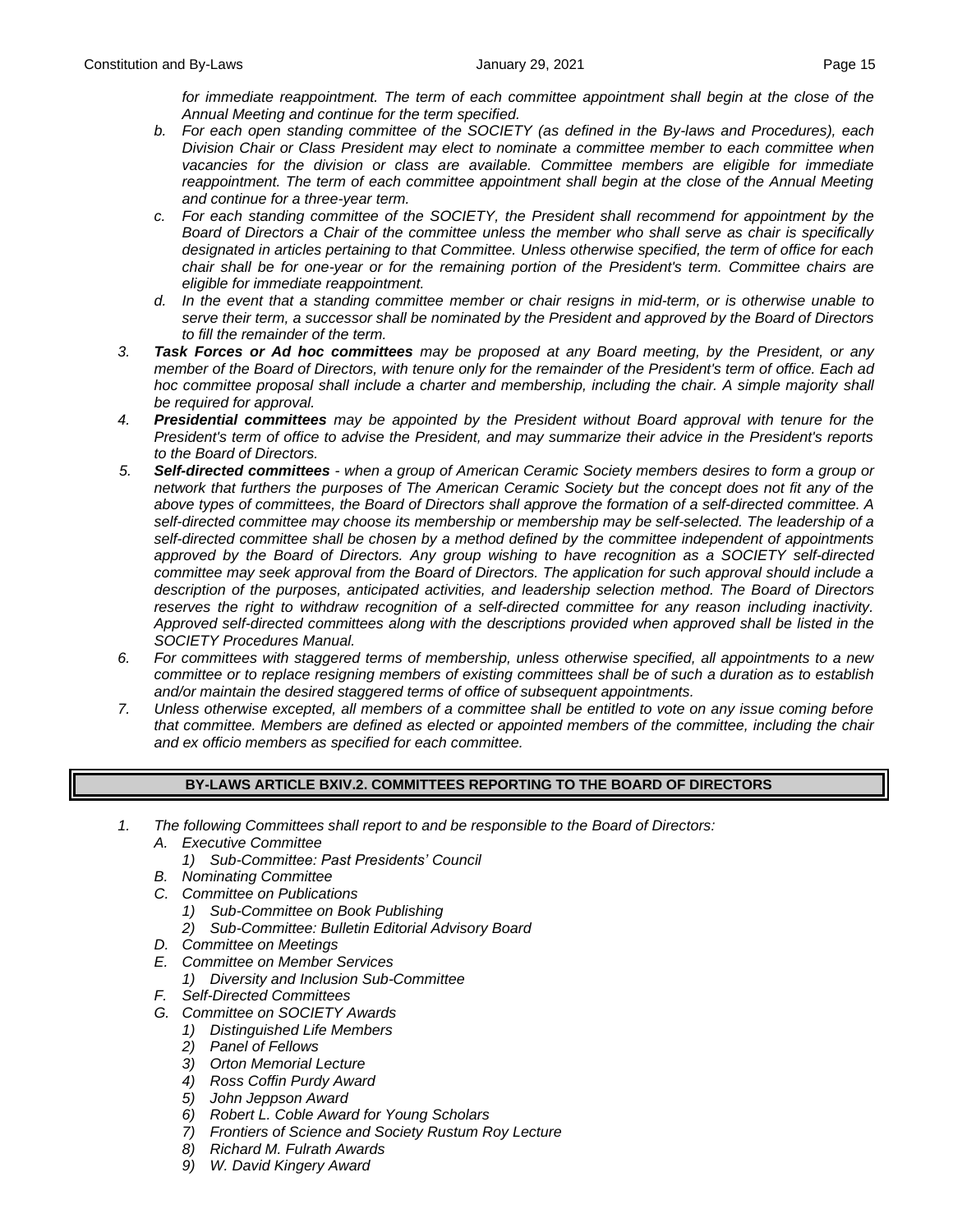- *10) Spriggs Phase Equilibria Award*
- *11) Corporate Environmental Achievement Award*
- *12) Corporate Technical Achievement Award*
- *13) Darshana and Arun Varshneya Frontiers of Glass Lectures*
- *14) Du-Co Ceramics Scholarship Award*
- *15) Du-Co Ceramics Young Professional Award*
- *16) Medal for Leadership in the Advancement of Ceramic Technology*
- *17) Geijsbeek PACRIM International Award*
- *18) Global Distinguished Doctoral Dissertation Award*
- *19) Navrotsky Award for Experimental Thermodynamics of Solids*
- *20) Global Ambassador Award*
- *H. Committee on Finance*
- *I. Committee on Strategic Planning for Emerging Opportunities*

#### **BY-LAWS ARTICLE BXIV.2.A. EXECUTIVE COMMITTEE**

*2.A. The Executive Committee is defined in the Constitution Article V, By-Laws Article V and Rules Article V, Government. The Executive Committee shall be responsible for the ongoing operations of the SOCIETY, implementation of Board directives, and oversight of the progress and status of the strategic plan and its activities. The Executive Committee shall work with the SOCIETY staff on plans and activities to meet SOCIETY goals. The Executive Committee shall make recommendations to the Board of Directors as to the allocation of volunteer, staff, and financial resources needed to meet goals.*

#### **BY-LAWS ARTICLE RXIV.2.A.1. PAST PRESIDENT'S COUNCIL**

*2.A.1. The Past President's Council of the SOCIETY shall be a Sub-Committee of the Executive Committee and consist of all living past Presidents of the SOCIETY. The Council shall act in an advisory capacity and perform such duties as are requested by the Board of Directors of the SOCIETY and, when appropriate, make suggestions and recommendations for consideration by the Board of Directors on matters pertinent to the SOCIETY and its operations. The Council shall have power to make such rules for the conduct of its own affairs and elect such Officers as it may deem proper consistent with the Charter, Constitution, By-Laws and Procedures of the SOCIETY.*

#### **BY-LAWS ARTICLE BXIV.2.B. NOMINATING COMMITTEE**

*2.B. The Nominating Committee is defined in Constitution Article VI and By-Laws Article VI, Nominations and Elections.*

#### **BY-LAWS ARTICLE BXIV.2.C. COMMITTEE ON PUBLICATIONS**

- *2.C.a. The Committee on Publications shall be a principal activity committee consisting of the following members. The committee shall be composed of:*
	- *1) No fewer than eight principal members, each appointed for a four-year term with two appointed each year. One committee member entering the third or fourth year of appointment shall be appointed Chair for a two-year term (the method of appointing and approving the principal members and Chair are defined under the By-Law on Committees in General).*
	- *2) The Chair of the Book Publishing Sub-Committee (ex officio).*
	- *3) The Chair of the Bulletin Editorial Advisory Board (ex officio).*
	- *4) The SOCIETY Executive Director, or designee, (ex officio).*
	- *b. The Committee shall perform such additional duties as are prescribed in the Procedure Manual and shall*  act in general advisory capacity to the Board of Directors in all matters pertaining to the publications of *the SOCIETY.*

#### **BY-LAW ARTICLE BXIV.2.C.1. SUB-COMMITTEE ON BOOK PUBLISHING**

- *2.C.1.a. The Sub-Committee on Book Publishing shall be a defined standing committee reporting to the Committee on Publications. The committee shall be composed of:*
	- *1) No fewer than three members, one member shall be appointed by the Chair of the Publications Committee and approved by the Board of Directors each year for a term of three years.*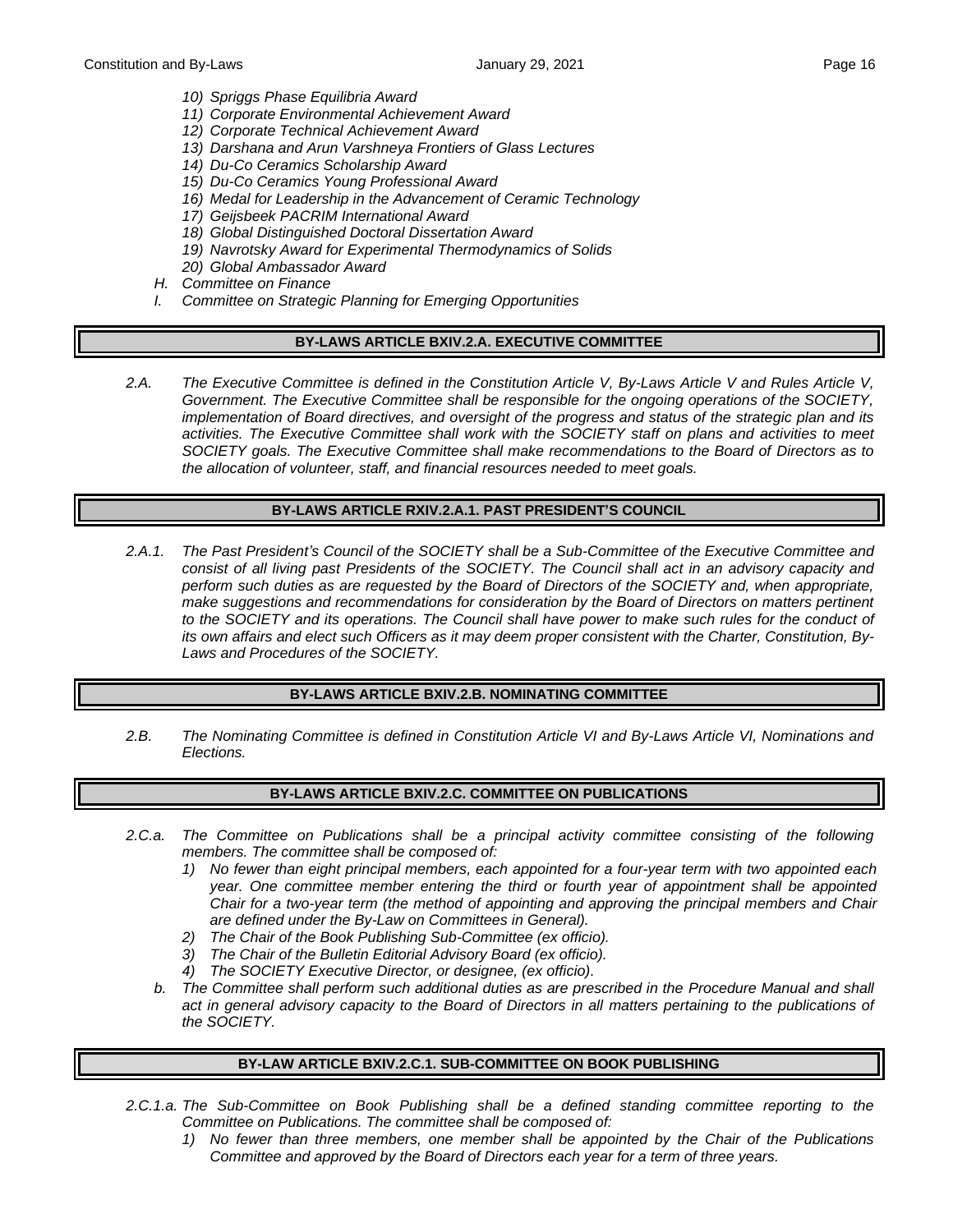- *2) A Chair, appointed by the Chair of the Publications Committee and approved by the Board of Directors each year for a term of one year. It is suggested that this Chair be appointed from those who have had prior experience on the Sub-Committee on Book Publishing. The Chair will also serve as an ex officio member on the Publications Committee.*
- *3) The Chair of the Publications Committee (ex officio).*
- *4) The SOCIETY Executive Director, or designee, (ex officio).*
- *5) A representative from the SOCIETY book publishing partner (ex officio).*
- *b. The purpose of the Book Publishing Sub-Committee is to work with the SOCIETY commercial book publishing partner to build a jointly owned series of books covering ceramics and glass science and technology.*

#### **BY-LAW ARTICLE BXIV.2.C.2. BULLETIN EDITORIAL ADVISORY BOARD**

- *2.C.2.a. The Bulletin Editorial Advisory Board shall be a defined standing committee reporting as a Sub-Committee to the Committee on Publications. The Committee shall be composed of the following members with no appointed member serving more than two consecutive full terms:*
	- *1) No fewer than six members who are members of the SOCIETY, each of whom will serve a one-year term, and will automatically be reappointed for up to two years unless notification is provided by the appointee of their desire to discontinue service, prior to the annual appointment process. Members shall be appointed by the President, in consultation with the Executive Director, and approved by the Board of Directors.*
	- *2) The SOCIETY Executive Director, or designee, (ex officio).*

#### **BY-LAWS ARTICLE BXIV.2.D. COMMITTEE ON MEETINGS**

- *2.D.a. The Committee on Meetings shall be a principal activity committee consisting of the following members:*
	- *1) No fewer than eight principal members, each appointed for a four-year term with two appointed (one from industry) each year. One committee member entering the third or fourth year of appointment shall be appointed chair for a two-year term (the method of appointing and approving the principal members and chair are defined under the By-Law on Committees in General).*
	- *2) The SOCIETY Executive Director, or designee, (ex officio)*
		- *a. The Committee on Meetings is responsible for planning, developing and organizing meetings that will serve the member needs and attract participation by both ACerS members and nonmembers.*
		- *b. The Committee shall have three main functions:*
			- *i. Being responsible for initiating and planning future meetings topics; recruiting champions; seeking participation of industry groups, other technical societies, and/or governmental agencies.*
			- *ii. Organizing Annual meetings, developing structure for sessions & symposium; developing meeting formats, coordinating activities of both Division Program Chairs & Symposium Organizers, coordinating calls for papers, gathering supporting information for use in marketing the technical program, & ensuring that deadlines are met.*
			- *iii. The Meetings Committee is responsible for review and making recommendations regarding all meetings of the SOCIETY.*

#### **BY-LAWS ARTICLE BXIV.2.E. COMMITTEE ON MEMBER SERVICES**

- *2.E. a. The Committee on Member Services shall be a principal activity committee consisting of the following members. The committee shall be:*
	- *1) No fewer than eight principal members, each appointed for a four-year term with two appointed each year. One committee member entering the third or fourth year of appointment shall be appointed chair for a two-year term (the method of appointing and approving the principal members and chair are defined under the By-Law on Committees in General).*
	- *2) The chair of the Diversity and Inclusion Sub-Committee*
	- *3) The SOCIETY Executive Director, or designee, (ex officio)*
	- *b. The duties of the committee shall be:*
		- *1) Advise and recommend to the Board of Directors on all matters pertaining to membership services offered to all types of SOCIETY members and potential members.*
		- *2) Ensure that all member constituencies are served by the SOCIETY through the use of information gathering techniques (e.g., surveys, focus group meetings).*
		- *3) Coordinate membership promotion activities for all forms of membership.*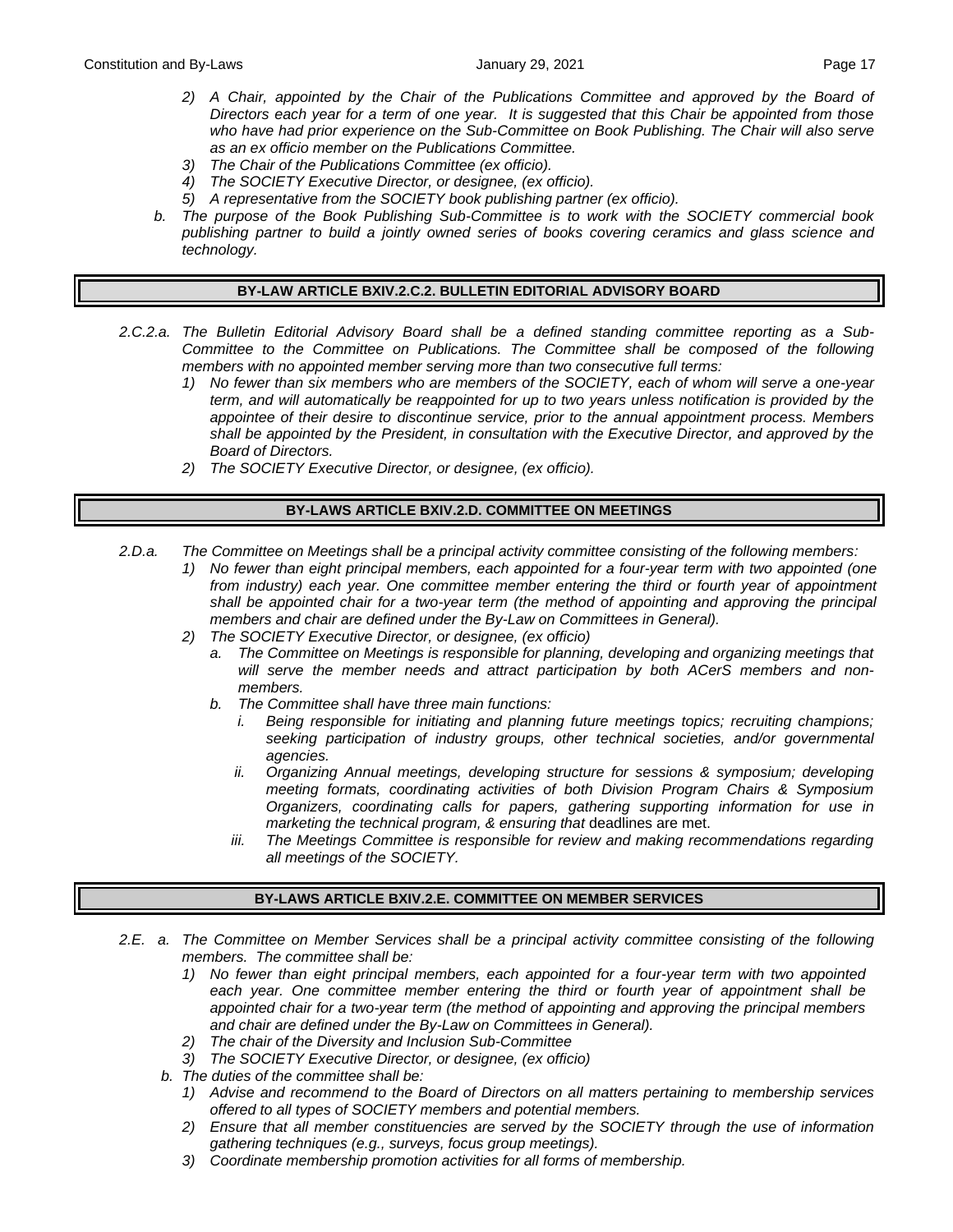- *4) Serve in an advisory capacity to the Executive Director on matters pertaining to resignations, nonpayment of dues and classification of members with regard to membership grades.*
- *5) Working with the Division and Class membership Committees to promote active membership in the SOCIETY and its Division and Class activities.*
- *6) Make recommendations to the Board of Directors on activities for the Materials Advantage Program.*
- *7) Act in an advisory capacity to the Board of Directors on matters pertaining to the Sections and International Chapters.*
- *8) Hold at least one meeting each year at the time of the Annual Meeting of the SOCIETY and additional meetings at such other times as it may elect.*

#### **BY-LAWS ARTICLE BXIV.2.E.1. SUB-COMMITTEE ON DIVERSITY AND INCLUSION**

- *2.E.1.a. The Diversity and Inclusion Sub-Committee shall be a defined standing committee reporting as a Sub-Committee to the Committee on Member Services. The Sub-Committee shall be composed of the following members:* 
	- *1) At least five members each serving three-year terms with one or two appointed each year (the method of appointing and approving the principal members and chair are defined under the By-Law on Committees in General).*
	- *2) One committee member entering the second or third year of appointment shall be appointed Chair for a two-year term..*
	- *3) Members shall be appointed by the President, in consultation with the current Chair, the Executive Director, and approved by the Board of Directors. Efforts shall be made to assure that the membership is diverse in terms of employment sector (academia, industry, government), nationality, gender, race, age, and ethnicity. Members may serve two consecutive terms after which they are ineligible for immediate reappointment.*
	- *4)*
	- *4) An ex officio member or regular member shall be designated each year by the Chair to serve as the SOCIETY Liaison to the Multi*‐*Society Diversity Council and shall be eligible for reappointment.*
	- *5) A representative from the President's Council of Student Advisors (PCSA) chosen alternate years by the leadership of that organization to serve for a two-year term.*
	- *6) The Chair of the Member Services Committee (ex officio).*
	- *7). The two members of the Committee on Society Awards (ex officio).*
	- *8.) The SOCIETY President-Elect nominee (ex officio), to serve as the (liaison from the Board of Directors.9) The SOCIETY Executive Director, or designee, (ex officio).*
	- *10) The Chair of the Diversity and Inclusion Sub-committee shall also serve as an ex officio member on the Member Services Committee.*
	- *11) A member of the Diversity and Inclusion Sub-committee, appointed by the Chair, shall also serve as an ex officio member on the Strategic Planning for Emerging Opportunities committee.*

#### **BY-LAWS ARTICLE BXIV.2.F. SELF-DIRECTED COMMITTEES**

*2.F. Self-directed committees are defined in Constitution Article BXIV.1.5.*

#### **BY-LAWS ARTICLE BXIV.2.G. COMMITTEE ON SOCIETY AWARDS**

- *2.G.a. The Committee on SOCIETY Awards shall be a defined standing committee. The committee shall be composed of:*
	- *1) No fewer than two members, one appointed each year by the President for two-year terms, the senior member will serve as the Chair, for a term of one year. No member shall serve on one of the award sub-committees during their appointment.*
	- *2) The two members of the committee will serve on the Diversity and Inclusion Subcommittee (ex officio).*
	- *3) The SOCIETY Executive Director, or designee, (ex officio)*
	- *4) The chairs of each of the Award Sub-Committees*
	- *b. The duties of the committee are:*
		- *1) Review and recommend changes to the By-laws and Procedures as they pertain to the selection and treatment of recipients of Division, Section and National Awards.*
		- *2) Recommend and nominate if necessary, candidates from the SOCIETY as possible recipients of National Awards presented by the government or other national organizations.*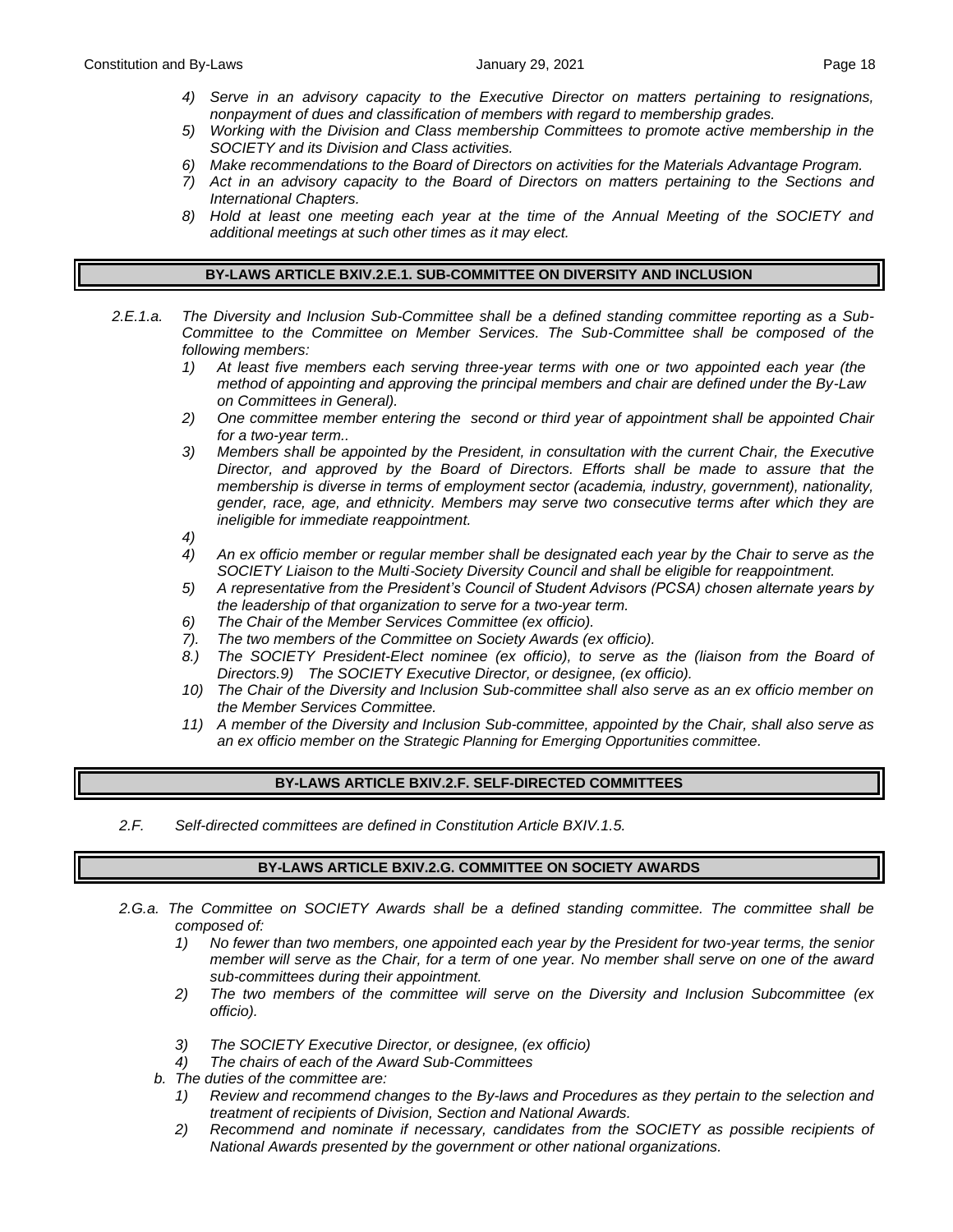- *3) Analyze needs and recommend new and appropriate awards for consideration of the Board of Directors.*
- *4) Ensure that all SOCIETY awards are well advertised and that deadlines for submission of awards by appropriate committees are met.*
- *c. The procedures concerning the individual awards committee structures, committee responsibilities and award requirements shall be maintained in the SOCIETY Procedures Manual.*

#### **BY-LAWS ARTICLE BXIV.2.H. COMMITTEE ON FINANCE**

- *2.H.a. The Committee on Finance shall be a defined standing committee reporting to the Board of Directors. The committee shall be composed of:*
	- *1) The Treasurer who shall act as the Chair of the Committee on Finance.*
	- *2) The President.*
	- *3) The President-Elect.*
	- *4) Two Board members to be appointed by the President and approved by the Board of Directors serving for one year and subject to annual reappointment.*
	- *5) One member at large to be appointed by the President and approved by the Board of Directors serving for one year and subject to annual reappointment.*
	- *6) The SOCIETY Executive Director, or designee, (ex officio).*

#### **BY-LAW ARTICLE BXIV.2.H. COMMITTEE ON STRATEGIC PLANNING FOR EMERGING OPPORTUNITIES**

- *2.H.a. The Committee on Strategic Planning for Emerging Opportunities shall be a defined standing committee reporting to the Board of Directors. The committee shall be composed of:*
	- *1) The SOCIETY President-Elect who shall serve as Chair (ex officio).*
	- *2) The Chair of the Committee on Publication (ex officio).*
	- *3) The Chair of the Committee on Meetings (ex officio).*
	- *4) The Chair of the Committee on Member Services (ex officio).*
	- *5) The SOCIETY President-Elect nominee (ex officio).*
	- *6) Three members nominated by the President and appointed by the Board of Directors. One member shall be appointed each year for a term of three years.*
	- *7)* A member from the Young Professionals Network, selected by the Young Professionals Network Cochairs.
	- *8) A member from the Diversity & Inclusion Sub-committee (ex officio).*
	- *9)*
	- *The SOCIETY Executive Director, or designee, (ex officio).*

# **CONSTITUTION ARTICLE XV. BY-LAWS AND RULES**

- **1. At any regular meeting of the Board of Directors, the Directors may, by a two-thirds vote of the Directors present, adopt such By-Laws as are consistent with the Charter and Constitution. Prior to such adoption, each such By-Law either shall be noticed at a previous meeting of the Board of Directors or shall be communicated by the Secretary to each Director at least thirty days before the meeting at which action is to be taken. A By-Law shall take effect immediately upon its adoption by the Board of Directors and shall be communicated to the membership within ninety days after such adoption.**
- **2. The Board of Directors may adopt such rules consistent with the Charter, Constitution, and By-Laws as it may require to guide its actions. Rules shall become effective immediately upon adoption. No advance notice shall be required for the adoption or the amendment of Rules.**

# **CONSTITUTION ARTICLE XVI. AMENDMENTS**

**1. Any voting member may propose amendments to this Constitution by filing a written petition with the Secretary who shall communicate it to each member of the Board of Directors within 30 days. If either a majority of the Board of Directors votes to submit the said proposed amendment to the voting membership of the SOCIETY or if the original petition is signed by at least 75 voting members, the Secretary shall communicate the proposal to the SOCIETY voting membership for discussion and comment.**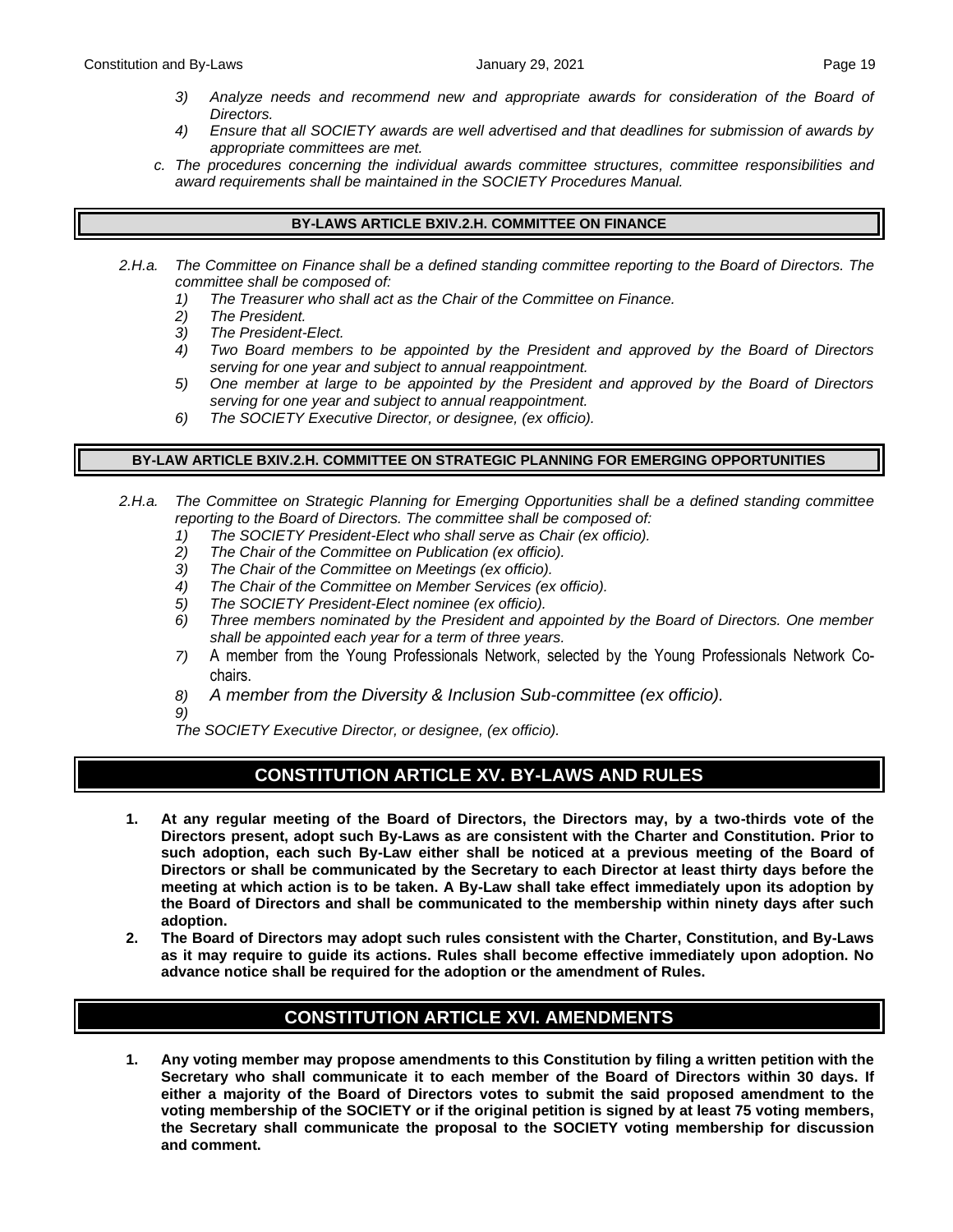- **2. After a minimum 90-day opportunity for discussion of and comment on the proposed amendment, the Board of Directors shall decide whether to amend the proposed amendment based on the discussion and comments.**
- **3. After final approval by the Board of Directors, the proposed amendment shall be communicated to the voting membership of the SOCIETY and within 30 days thereafter the Secretary shall deliver, either by mail or electronic means, to all voters, ballots incorporating or summarizing said amendment.**
- **4. The ballots shall be tabulated 30 days after the date of mailing, and in the event that two-thirds of the votes cast shall favor said amendment, it shall at once become effective.**

# **CONSTITUTION ARTICLE XVII. FOUNDATIONS**

- **1. The SOCIETY Board of Directors may authorize the establishment of Foundations of the SOCIETY in the manner provided by By-Laws.**
- **2. Foundations of the SOCIETY shall be formed for specific philanthropic purposes that support the arts and sciences of ceramics.**
- **3. Each Foundation shall have power to make such rules, and conduct such business as it may deem proper, consistent with the Charter, Constitution, By-Laws and Rules of the SOCIETY.**
- **4. Each Foundation shall be governed by a Board of Trustees elected by the SOCIETY Board of Directors.**
- **5. The Chair of the Foundation Board of Trustees shall serve as President of the Foundation.**
- **6. No Foundation may obligate the SOCIETY except on authority of the Board of Directors.**
- **7. In the event of dissolution of a Foundation, any assets of that Foundation after settlement of its obligations shall be conveyed to the SOCIETY.**

## **BY-LAWS ARTICLE BXVII. FOUNDATIONS**

- *1 A. The purpose of a Foundation shall be to promote the arts and sciences connected with ceramics for the use and benefit of the public. The activities and programs of the a Foundation shall be in accordance with the Constitution, By-Laws and Procedures of The American Ceramic Society, and the Foundation shall not prejudice the tax-exempt status of the SOCIETY or the Foundation under Section §501(c)3 of the Internal Revenue Code of 1986 or the corresponding provisions of any subsequent United States revenue law.*
	- *B. The specific objectives of a Foundation, to be defined by the SOCIETY Board of Directors, shall include, but not be limited to, the enhancement of ceramic engineering, science and technology education.*
	- *C. The SOCIETY Board of Directors may elect to make a Founding Grant and subsequent Sustaining Grants to a Foundation which then become part of the assets of the Foundation. Funds in the Foundation may revert to the SOCIETY only when the Foundation ceases to exist, the Foundation becomes inactive, or if the funds are needed to preserve the survival of The American Ceramic Society in which case they may be withdrawn from the Foundation only with the approval of the Board of Directors of The American Ceramic Society.*
	- *D. The sole member of a Foundation shall be The American Ceramic Society.*
	- *E. The government of a Foundation shall be carried out in accordance with the By-Laws and Procedures of the Foundation and Charter, Constitution, By-Laws and Procedures of the SOCIETY.*
	- *F. The primary responsibility of the Board of Trustees of a Foundation shall be to raise and utilize the funds of the Foundation in keeping with the purpose of the Foundation.*
- *2. A. A Foundation of the SOCIETY shall be the Ceramic and Glass Industry Foundation, formerly named the Ceramic Foundation. The purpose of the Ceramic and Glass Industry Foundation is to support students who are preparing for careers in ceramics and glass. The Ceramic and Glass Industry Foundation will also provide continuing education and career development for those employed in the ceramic and glass related industries.*
	- *1. The Trustees of the Ceramic and Glass Industry Foundation shall be as follows.*
		- *a. The Executive Director of the SOCIETY also serving as Secretary of the Foundation. The duties of the Secretary shall be to record minutes of all meetings of the Board of Trustees and administer the staff and affairs of the Ceramic and Glass Industry Foundation.*
		- *b. The Treasurer of the SOCIETY also serving as the Treasurer of the Foundation for the term of office as SOCIETY Treasurer. The duties of the Treasurer shall be to maintain accurate books of the accounts of the Ceramic and Glass Industry Foundation.*
		- *c. A member of the SOCIETY Board of Directors selected by the President of the SOCIETY to serve for the one-year term of the SOCIETY President,*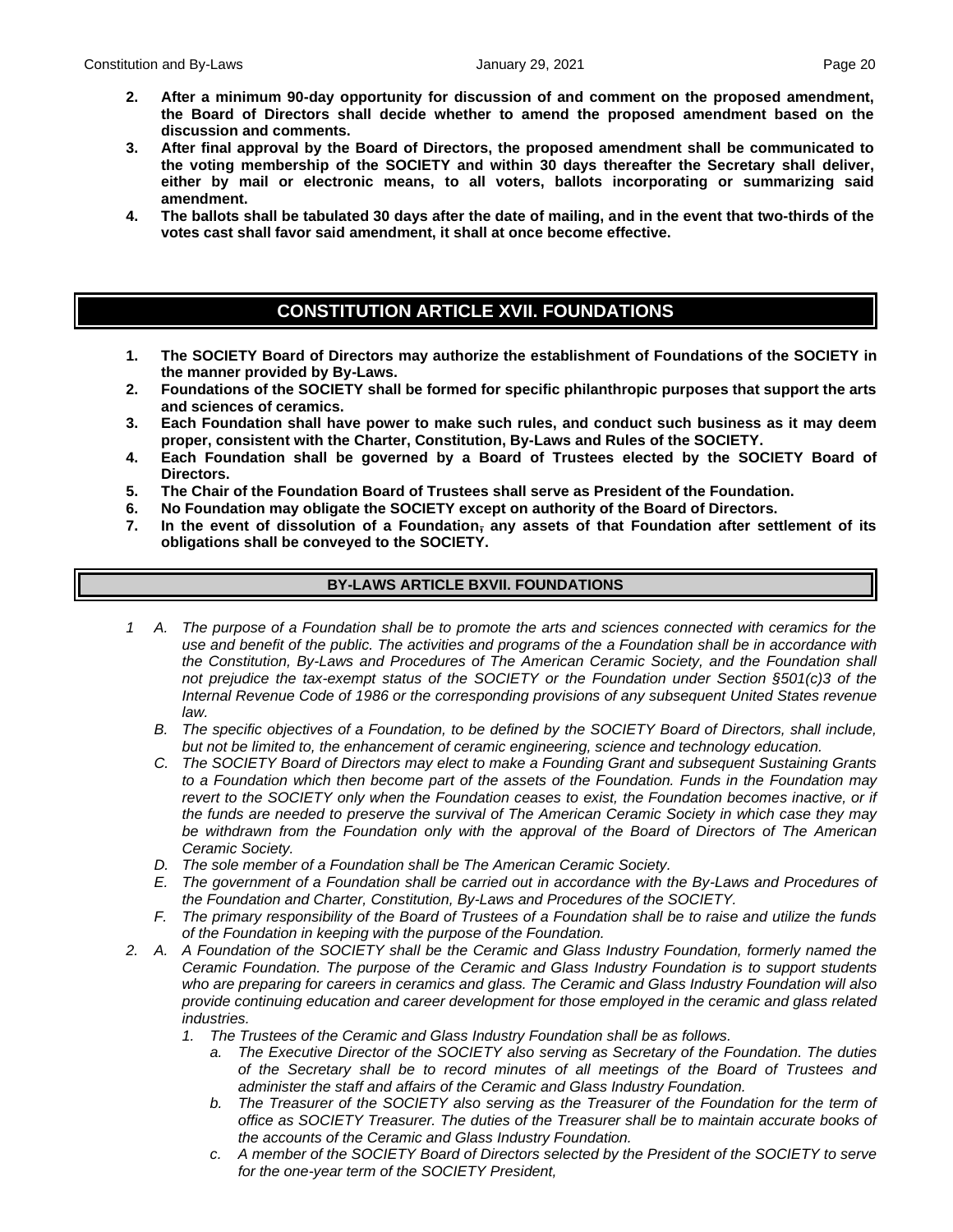- *d. Individuals nominated by the Board of Trustees of the Ceramic and Glass Industry Foundation and elected in staggered three-year terms by the Board of Directors of the SOCIETY. These Trustees shall take office at the close of one Annual Meeting of the SOCIETY and shall serve until the close of the third succeeding Annual Meeting, or until their respective successors have been elected and duly qualified.*
- *2. The Board of Trustees of the Ceramic and Glass Industry Foundation shall have the power:*
	- *a. To raise funds for the Ceramic and Glass Industry Foundation.*
	- *b. To approve the investment and divestiture of funds for the purposes of the Ceramic and Glass Industry Foundation.*
	- *c. To provide for audits or reviews to be made of Ceramic and Glass Industry Foundation accounts by a certified public accountant as part of the SOCIETY audit or review.*
	- *d. To appoint standing committees of the Ceramic and Glass Industry Foundation.*
	- *e. To provide the SOCIETY Board of Directors the Trustee nominees for the Foundation Board of Trustees.*
- *3. The Chair of the Board of Trustees shall be elected annually by the Board of Directors of the SOCIETY and shall serve as President of the Ceramic and Glass Industry Foundation. The Chair/President shall be responsible for the general supervision of the affairs of the Ceramic and Glass Industry Foundation, subject to the control and direction of the Board of Trustees of the Ceramic and Glass Industry Foundation. The duties of the President shall be to chair the Board of Trustees, to recommend to the Board of Trustees committee appointments, and to preside over all meetings of the Board of Trustees.*
- *4. The assets of The Ceramic and Glass Industry Foundation shall be the Founding Grant, any Sustaining Grants from the SOCIETY, all subsequent grants and funding to the Foundation, and all income earned on the assets of the Ceramic and Glass Industry Foundation. Assets acquired by the Ceramic and Glass Industry Foundation and all income on the assets of the Ceramic and Glass Industry Foundation may be expended only under the conditions, if any, explicitly dictated by the granting individual or agency and upon the approval of the Board of Trustees of the Ceramic and Glass Industry Foundation.*
- *B. 1. The Board of Trustees of the Ceramic and Glass Industry Foundation shall recommend to the SOCIETY Board of Directors candidates for vacancies to fill the expired or unexpired terms of the Trustees, Chair, Chair-Elect, and Immediate Past Chair of the Ceramic and Glass Industry Foundation. From the candidate(s) recommended by the Board of Trustees of the Ceramic and Glass Industry Foundation and others nominated from the floor, the Board of Directors of the SOCIETY shall elect the Trustees to fill these vacancies. The Board of Trustees of the Ceramic and Glass Industry*  Foundation and the Board of Directors of the SOCIETY shall consider the importance of *representation from the ceramic and glass industry in the nomination and election of members to the Board of Trustees. The term of each Trustee-nominee shall be identified prior to election by the Board of Directors.*
	- *2. Elected Trustees of the Ceramic and Glass Industry Foundation shall not be eligible for immediate reelection to the Board of Trustees after serving two (2) full three-year terms, however, former Trustees who have been out of this office for at least two years may subsequently be reelected, and those who have completed less than two (2) three-year terms may be immediately reelected. The Executive Director of the SOCIETY shall serve as the Foundation Secretary for the contract term as SOCIETY Executive Director. The SOCIETY Treasurer shall serve as the Foundation Treasurer for the elected term as SOCIETY Treasurer. The SOCIETY Board of Director appointed by the SOCIETY President as a Foundation Trustee shall be eligible for reappointment for two (2) consecutive oneyear terms by the SOCIETY President after which that person may not be reappointed or elected to this position until being out of the Trustee office for at least two years.*
- *C. 1. The Board of Trustees shall meet at least once annually at the Annual Meeting of the SOCIETY. Additional meetings may be held with seven days written notice, including email notice, requested by the Chair or any three Trustees.*
	- *2. Meetings by teleconference shall be considered meetings of the Board of Trustees.*
	- *3. A majority of the Board of Trustees shall constitute a quorum.*
	- *4. "Robert's Rules of Order, Revised" shall govern the proceedings of the Ceramic and Glass Industry Foundation in all cases when they are applicable and consistent with the Constitution, By-Laws and Procedures of the SOCIETY.*
- *D. 1. There shall be no dues required for membership in the Ceramic and Glass Industry Foundation.*
	- *2. There shall be no fees or travel expenses paid to Trustees of the Ceramic and Glass Industry Foundation.*
- *E. The Board of Trustees may appoint such committees and committee chairs as it may deem advisable for the advancement of the purpose of the Ceramic and Glass Industry Foundation.*

## **CONSTITUTION ARTICLE XVIII. SUBSIDIARIES**